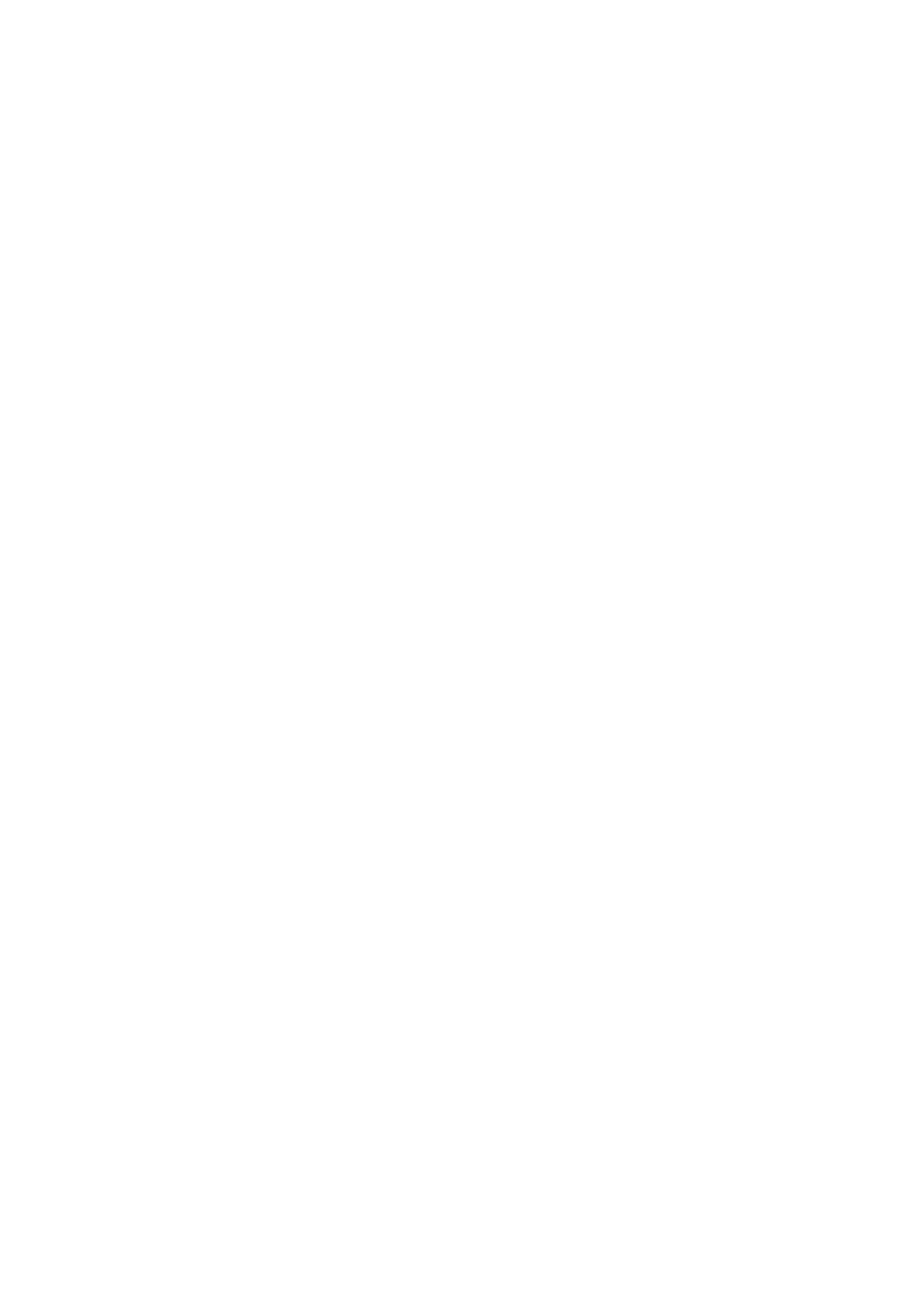| .33 |
|-----|

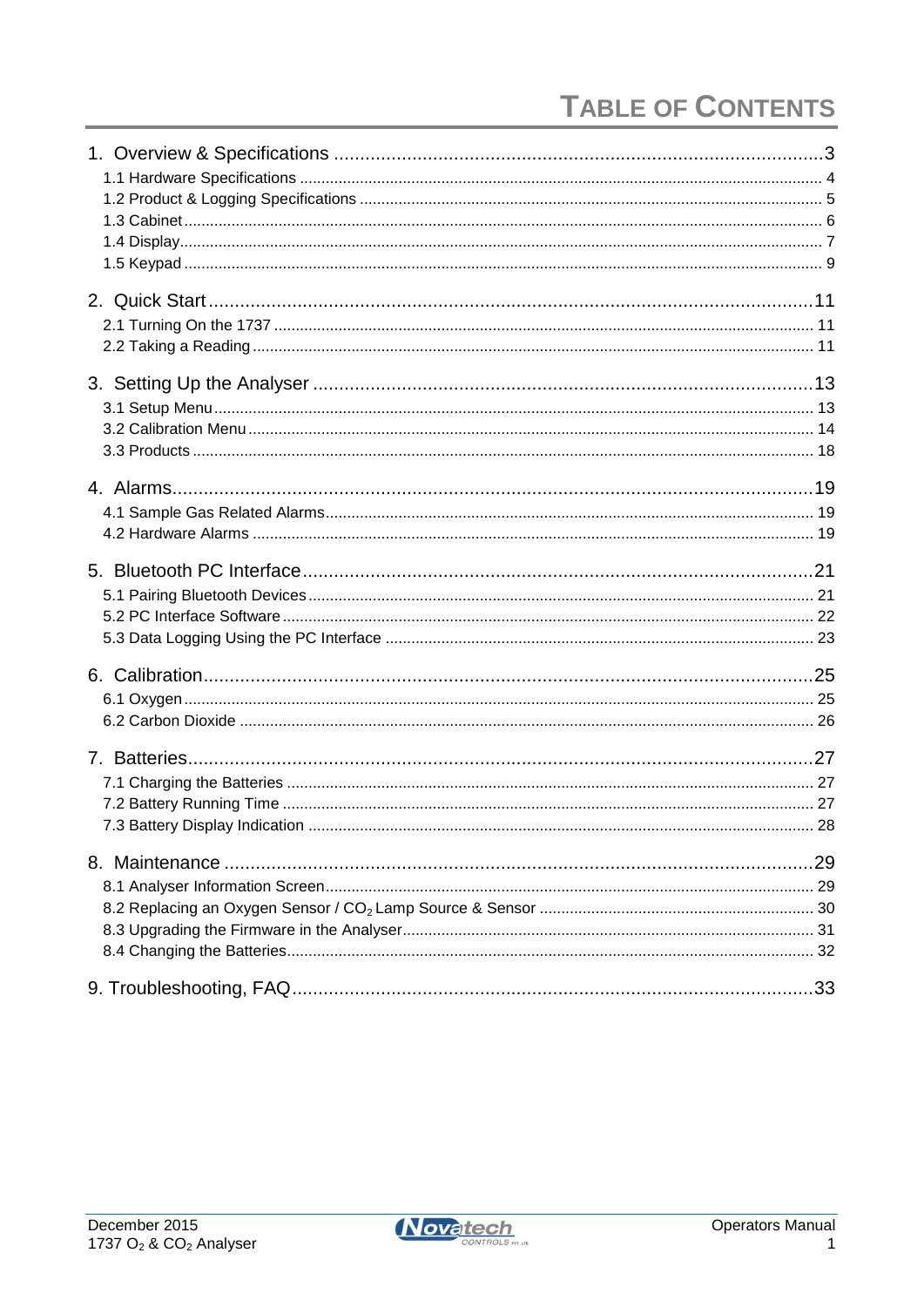## $\copyright$  Copyright NOVATECH CONTROLS PTY LTD  $-$  2015

This manual describes firmware version 1.51, December 2015

Neither the whole nor any part of the information contained in, or the product described in, this manual may be adapted or reproduced in any material form except with the prior written approval of Novatech Controls Pty Ltd (Novatech).

The product described in this manual and products for use with it are subject to continuous developments and improvement. All information of a technical nature and particulars of the product and its use (including the information in this manual) are given by Novatech in good faith. However, it is acknowledged that there may be errors or omissions in this manual. A list of details of any amendments or revisions to this manual can be obtained upon request from Novatech Controls Technical Enquiries. Novatech Controls welcome comments and suggestions relating to the product and this manual.

All correspondence should be addressed to: -

Technical Enquiries Novatech Controls Pty Ltd 309 Reserve Road, Tel: +61 3 9585 2833 Cheltenham Fax: +61 3 9585 2844

Victoria 3192 Email: info@novatech.com.au Australia Website: <http://www.novatech.com.au/>

Novatech Controls or their authorised dealers should carry out all maintenance and service on the product. Novatech Controls can accept no liability whatsoever for any loss or damage caused by service or maintenance by unauthorised personnel. This manual is intended only to assist the reader in the use of the product, and therefore Novatech Controls shall not be liable for any loss or damage whatsoever arising from the use of any information or particulars in, or any error or omission in, this manual, or any incorrect use of the product.

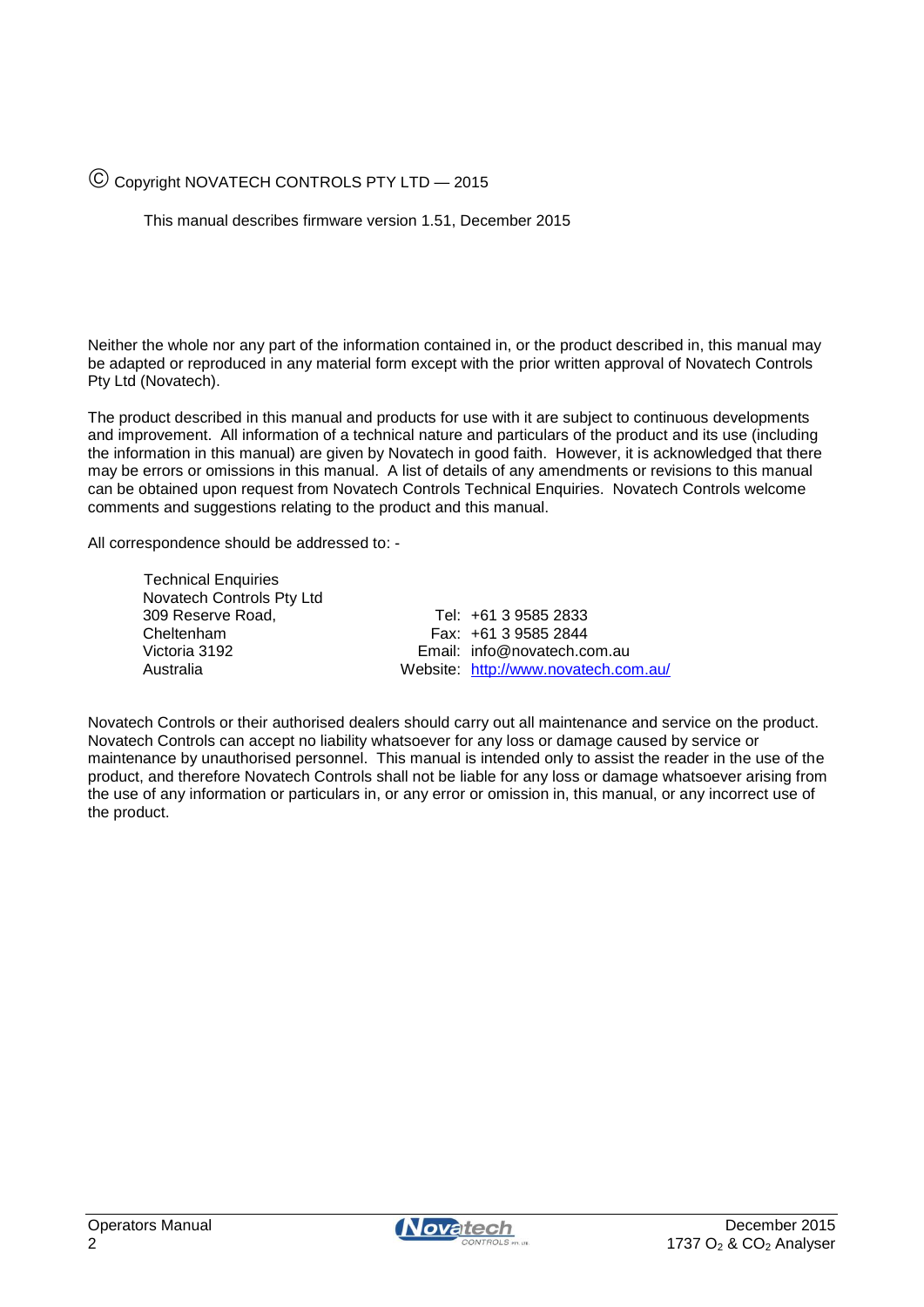<span id="page-4-0"></span>The 1737 analyser is an instrument for measuring Oxygen and Carbon Dioxide concentration in a sample of gas. It has been designed for use in the food packaging industry where products are packaged in a modified atmosphere of nitrogen and/or carbon dioxide.

Gas is extracted from the packaging via a sample line fitted with a hypodermic needle. The needle is used to penetrate the food packaging and an internal pump draws the package atmosphere into the analyser to be measured.

The 1737 has several key features that offer the user distinct advantages over other gas analysers:

- The oxygen sensors can be tailored to suit the needs of the user
- The oxygen sensors are not wet electrolyte type so will not age
- The oxygen sensors are field replaceable
- An optional internal battery can be supplied allowing up to 1 hour continuous operation without mains power.
- It has a large clear display
- All samples are stored to an internal log that can be easily reviewed by the operator
- It can be configured to read and log the samples based on a series of product requirements
- Samples can be uploaded to a computer using wireless technology
- Automatic calibration is done whenever the sample is coming from air
- Extended  $CO<sub>2</sub>$  calibration is an automatic display driven process

The 1737 can be supplied in several different configuration;

| Model#  | Oxygen Range   | $CO2$ range   |
|---------|----------------|---------------|
| 1737-1  | 0.1% to 25%    | Not installed |
| 1737-2  | 30ppm to 25%   | Not installed |
| 1737-3  | $0.1\%$ to 96% | Not installed |
|         |                |               |
| 1737-C  | Not installed  | 0 to $100%$   |
| 1737-1C | $0.1\%$ to 25% | 0 to 100%     |
| 1737-2C | 30ppm to 25%   | 0 to 100%     |
| 1737-3C | 0.1% to 96%    | 0 to 100%     |

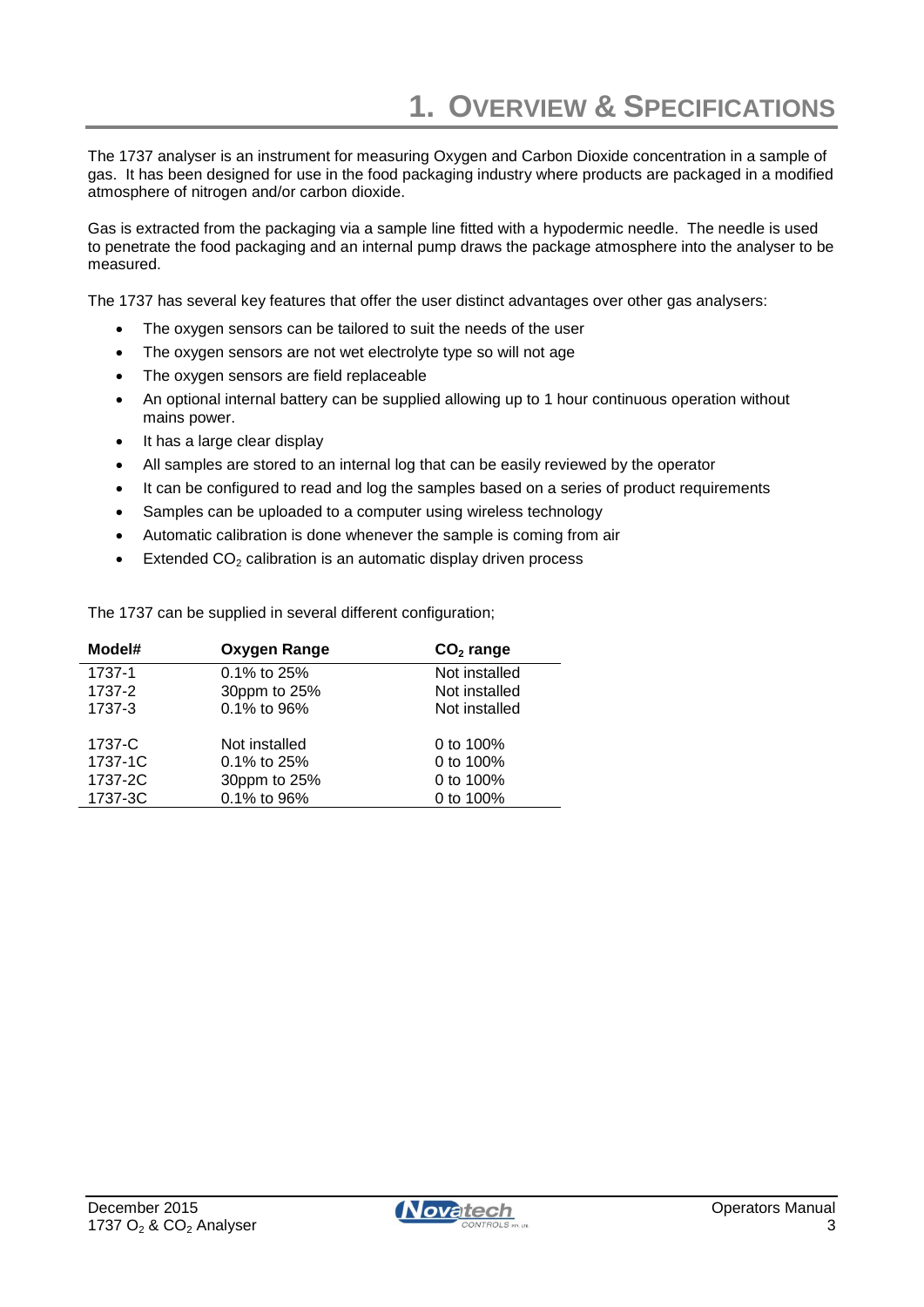## <span id="page-5-0"></span>*1.1 Hardware Specifications*

| Oxygen range<br>1737-1<br>1737-2<br>1737-3                                                                                                                                                                          | 0.1 to 25%<br>100ppm to 25%<br>0.1 to 96%                                  |
|---------------------------------------------------------------------------------------------------------------------------------------------------------------------------------------------------------------------|----------------------------------------------------------------------------|
| Oxygen accuracy<br>Oxygen (25-96%)<br>Oxygen (10-25%)<br>Oxygen (0.4-10.0%)<br>Oxygen (100-1000ppm)                                                                                                                 | ± 0.5%<br>± 0.05%<br>± 0.01%<br>$± 30$ ppm                                 |
| Oxygen display resolution<br>30.0 to 96.0% (1737-3)<br>1.00 to 29.99%<br>100 to 10,000ppm (1737-2)<br>0.1 to 99.9ppm (1737-2)                                                                                       | ± 0.1%<br>± 0.01%<br>$± 1$ ppm<br>$± 0.1$ ppm                              |
| $CO2$ range<br>1737-x<br>1737-xC                                                                                                                                                                                    | $CO2$ not installed<br>0 to 100%                                           |
| $CO2$ accuracy<br>0 to 40%<br>40 to 80%<br>80 to 100%                                                                                                                                                               | ± 2%<br>± 3%<br>± 5%                                                       |
| Gas flow rate<br>Normal flow<br>Small sample flow<br>Minimum / Maximum flow                                                                                                                                         | 150cc/m<br>80cc/m<br>10 / 400cc/min                                        |
| Gas volume (to 10% of the final reading)<br>Normal flow (150cc/m)<br>Oxygen only, 1% to 10%<br>Oxygen only, 100 to 1,000ppm<br>Small sample flow (50cc/m)<br>Oxygen only, 1% to 10%<br>Oxygen only, 100 to 1,000ppm | 30 <sub>cc</sub><br>90cc<br>15 <sub>cc</sub><br>40 <sub>cc</sub>           |
| Gas connection                                                                                                                                                                                                      | 1/8" Swagelok                                                              |
| Communications                                                                                                                                                                                                      | <b>Bluetooth wireless</b>                                                  |
| <b>Power Requirements</b><br>Voltage                                                                                                                                                                                | 12 VDC                                                                     |
| Current (maximum)<br>With batteries<br><b>Without batteries</b>                                                                                                                                                     | 1.8A<br>0.8A                                                               |
| Power(maximum)                                                                                                                                                                                                      | 22 watts                                                                   |
| Warm up time                                                                                                                                                                                                        | 1 Minute                                                                   |
| Environmental<br>Ambient temperature<br>Ambient humidity<br>IP rating                                                                                                                                               | -20°C to +35°C (-5°F to +95°F)<br>10% to 90% non-condensing<br><b>IP54</b> |

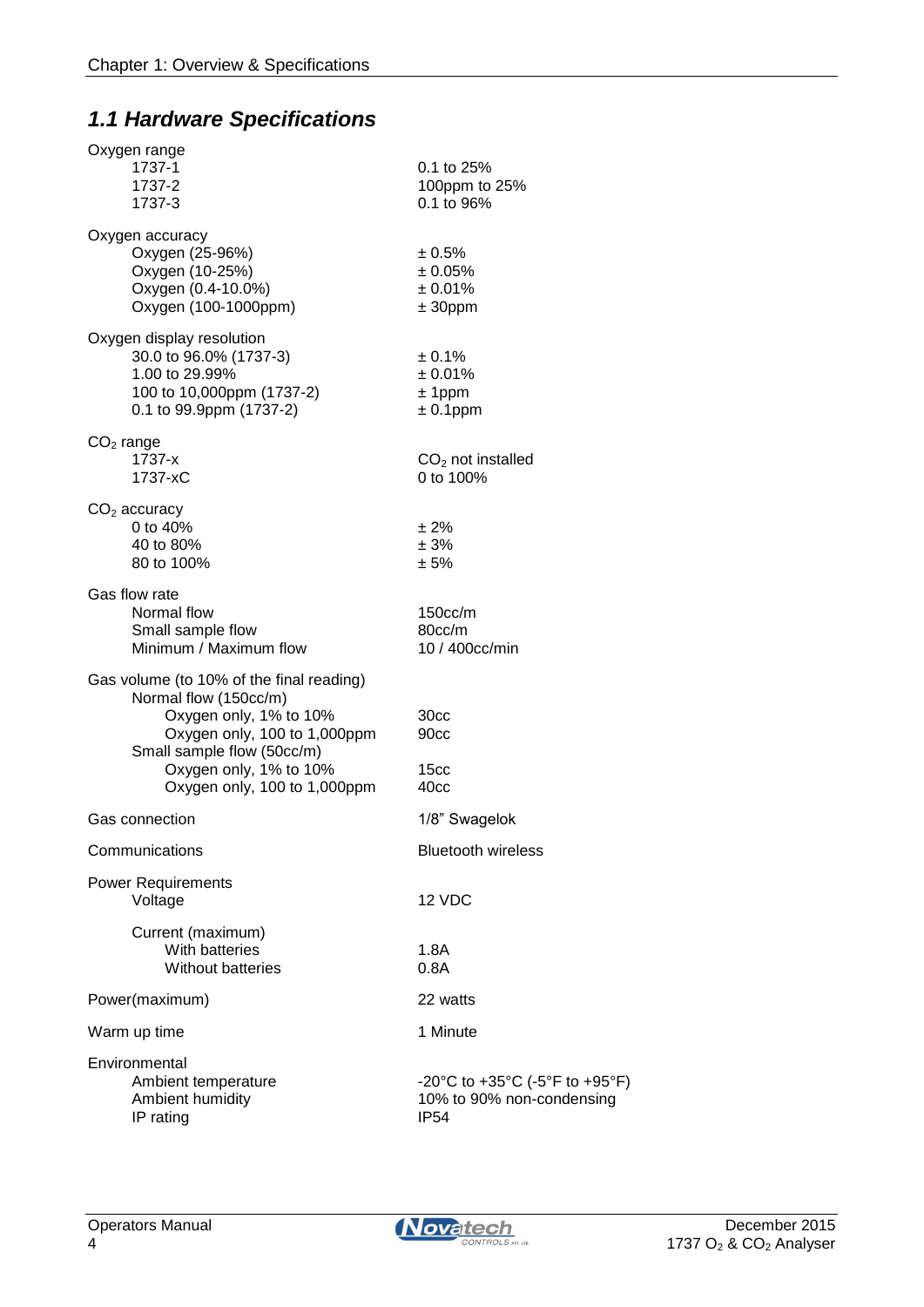| Compliance                                   | EN61326-1                     | Equipment for Measurement, Control and<br>Laboratory Use. |
|----------------------------------------------|-------------------------------|-----------------------------------------------------------|
|                                              | IEC61000-3-2<br>IEC61000-3-3  | Electromagnetic Compatibility (EMC) Class A               |
| Battery capacity                             | $~1$ hour operation (1737-1C) |                                                           |
| Size                                         | 280L x 180W x 115H            |                                                           |
| Weight, Analyser<br>Weight, Power pack       | 2.0kg<br>0.5kg                |                                                           |
| Accessories<br><b>Filters</b><br>Sample line |                               |                                                           |

## Carry case

## <span id="page-6-0"></span>*1.2 Product & Logging Specifications*

| Number of products stored | 200 maximum                                                                                                                             |
|---------------------------|-----------------------------------------------------------------------------------------------------------------------------------------|
| Product name              | $\sim$ 22 characters (alpha-numeric and symbols)<br>Exact number of characters is limited by the width of the display<br>and will vary. |
| Log memory capacity       | 3,696 time-stamped oxygen and $CO2$ readings                                                                                            |

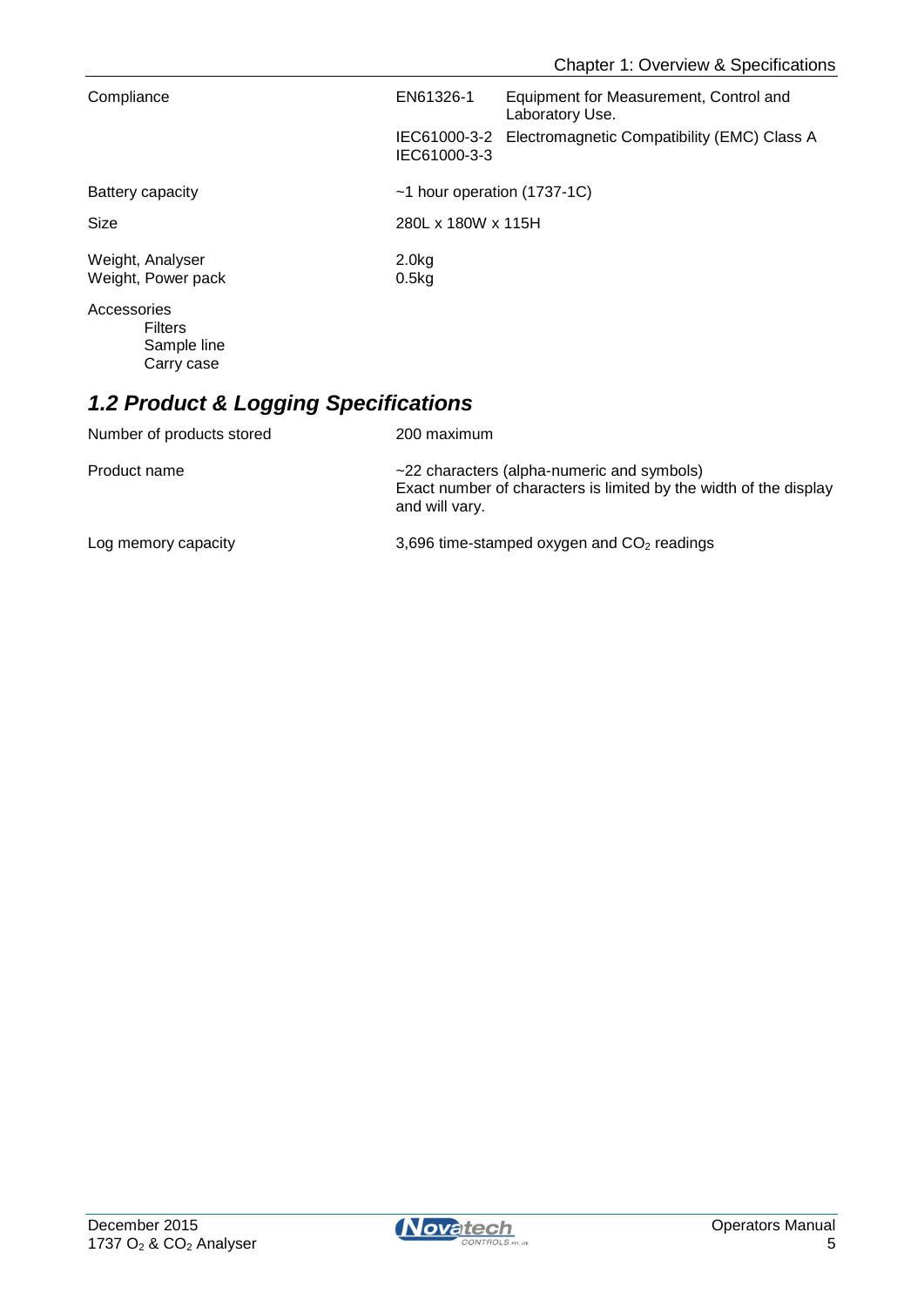## <span id="page-7-0"></span>*1.3 Cabinet*



## **Display**

The 1737 display is a 192x64 pixel monochrome graphical LCD that can show multiple font sizes and symbols.

In standard operation it shows the current oxygen and carbon dioxide readings, previous sample readings, alarm status, battery charge remaining and gas flow rate.

## **Keypad**

Used for product and analyser configuration.

## **Sample Gas Inlet**

Sample line is attached to this 1/8" coupling.

#### **Needle Holder**

Safe storage for the hypodermic needle when it is not in use.

#### **Sensor Access**

The rear cover can be removed by removing the 2 screws on the back of the cabinet. The oxygen sensor(s) can then be accessed for replacement.

## **Power Socket**

External 12VDC input to power the analyser and charge the batteries.



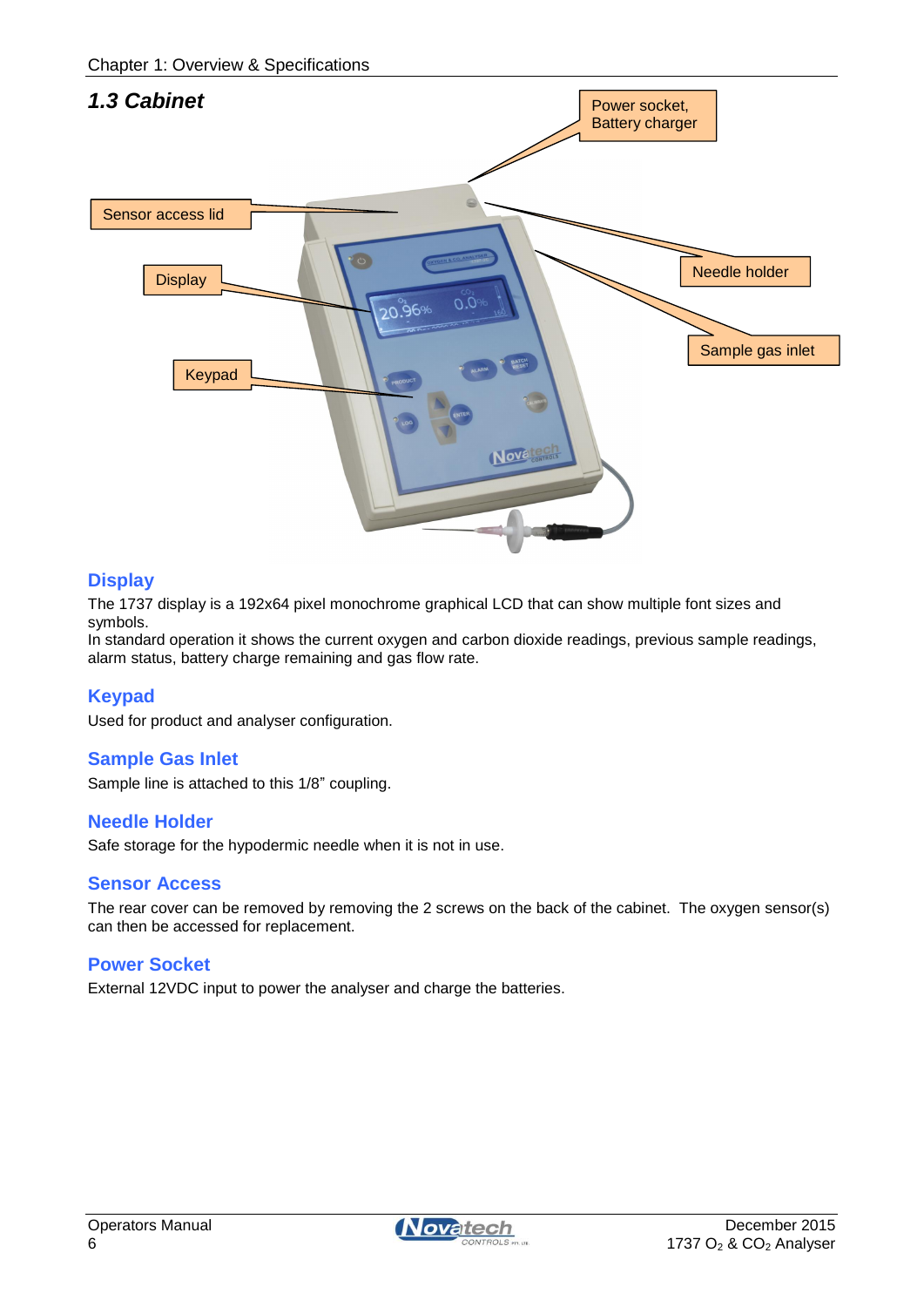## <span id="page-8-0"></span>*1.4 Display*



## **Battery Charge Status**

The battery charge indicator gives an approximate status of the battery power level. When the expected run time falls below 5 minutes the status bar and the battery symbol below the charge status bar will flash.

## **Oxygen, Current Reading**

The large figures on the oxygen side of the display will show the current oxygen measurement.

## **Oxygen, Sample Reading**

The small figures on the oxygen side of the display will show the last gas sample taken.

When a new sample is being taken the previous sample will be removed and the oxygen sample will remain hidden until the sample in progress is completed

## **Mains Power and Rapid Charge Indicator**

The mains power indicator will display a power plug symbol when the plug pack adapter is present and a battery symbol when no external power is present. The plug symbol will be filled in when the batteries are on rapid charge. For more details refer to Chapter 7: Batteries

#### **Product Number**

This is the number of the currently selected product. If "Product Selection" has not been enabled in the Setup Menu #1, the current date and time will be shown.

## **Product Name**

This is the description that has been entered for the currently selected product.

#### **Products to be Tested**

This a counter that can be used when testing in multiple sample batches. The first number is the current sample number and the second number is the total number of samples to be tested in the batch.

## **CO2, Current Reading**

The large figures on the  $CO<sub>2</sub>$  side of the display will show the current  $CO<sub>2</sub>$  measurement.

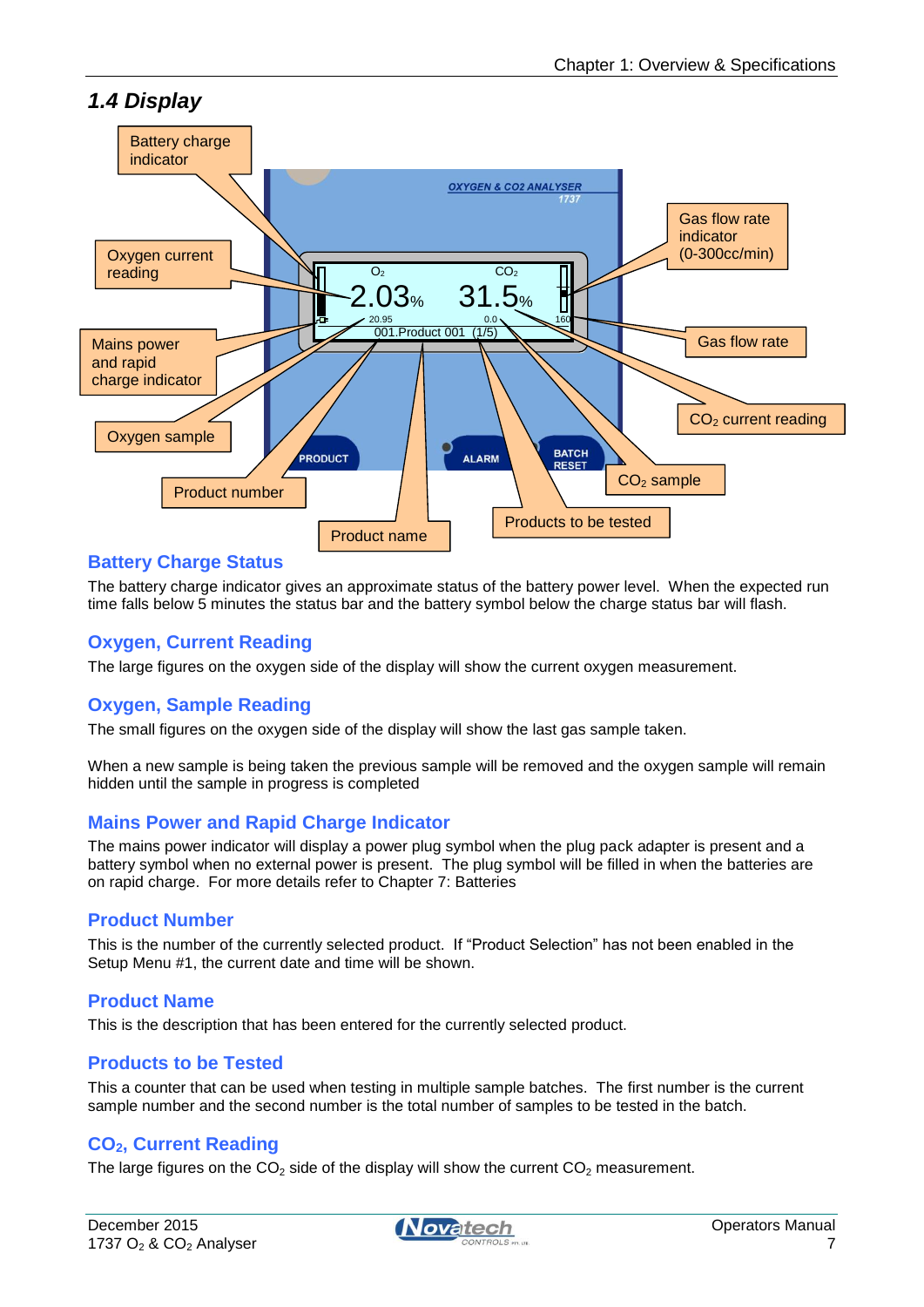### **CO2, Sample Reading**

The small figures on the  $CO<sub>2</sub>$  side of the display will show the last gas sample taken.

When a new sample is being taken the previous sample will be removed and the  $CO<sub>2</sub>$  sample will remain hidden until the sample in progress is completed.

#### **Gas Flow Rate**

This is the sample gas flow rate displayed in 10cc/min steps, as measured by the internal flow sensor. The number will flash if the flow falls below 80cc/min and the "Sample Line Blocked" alarm will be triggered if the analyser is unable to achieve its automatically set flow rate.

#### **Gas Flow Rate Indicator**

The gas flow indicator shows the sample flow rate on a scale of 0-300cc/m. The flow can be set in the Calibration Menu but will normally be around the central mark of 150cc/m.

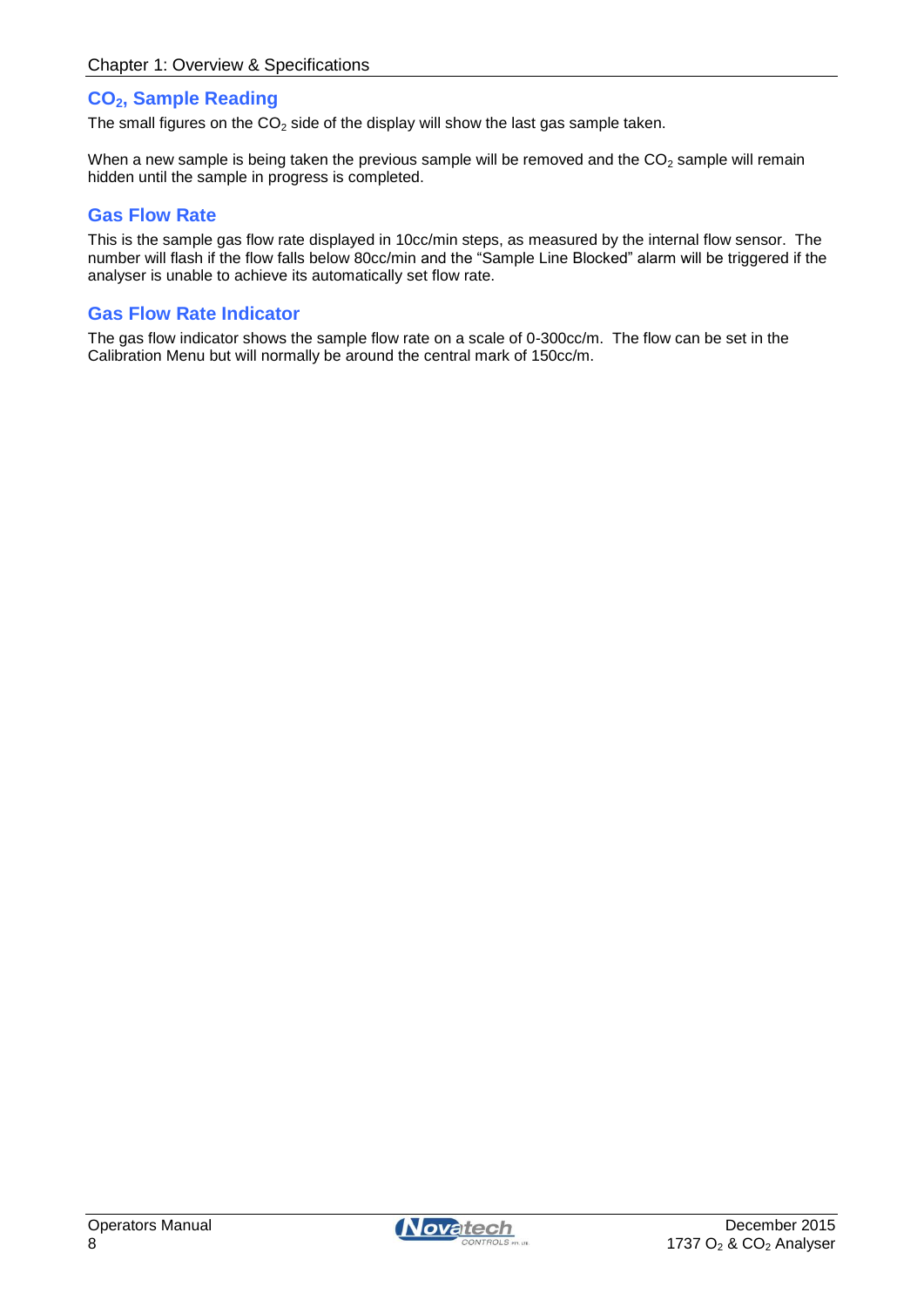## <span id="page-10-0"></span>*1.5 Keypad*



#### **Power**

The *power* key turns the analyser on or off depending on its current state. If external power is connected the batteries will continue charging even when the analyser is switched off.

## **Product**

A short press of the key will bring up the "Product List" to enable the current product to be changed.

Pressing and holding the key for 2 seconds will bring up the "Product Edit" menu. A short press while in the either the Product List or in the Product Edit will take the analyser back to the main screen.

## **Log**

A short press of the key will show the "Data Log Summary" of all the samples that have been taken.

## **Up / Down**

These two keys are used to change a selection or a value.

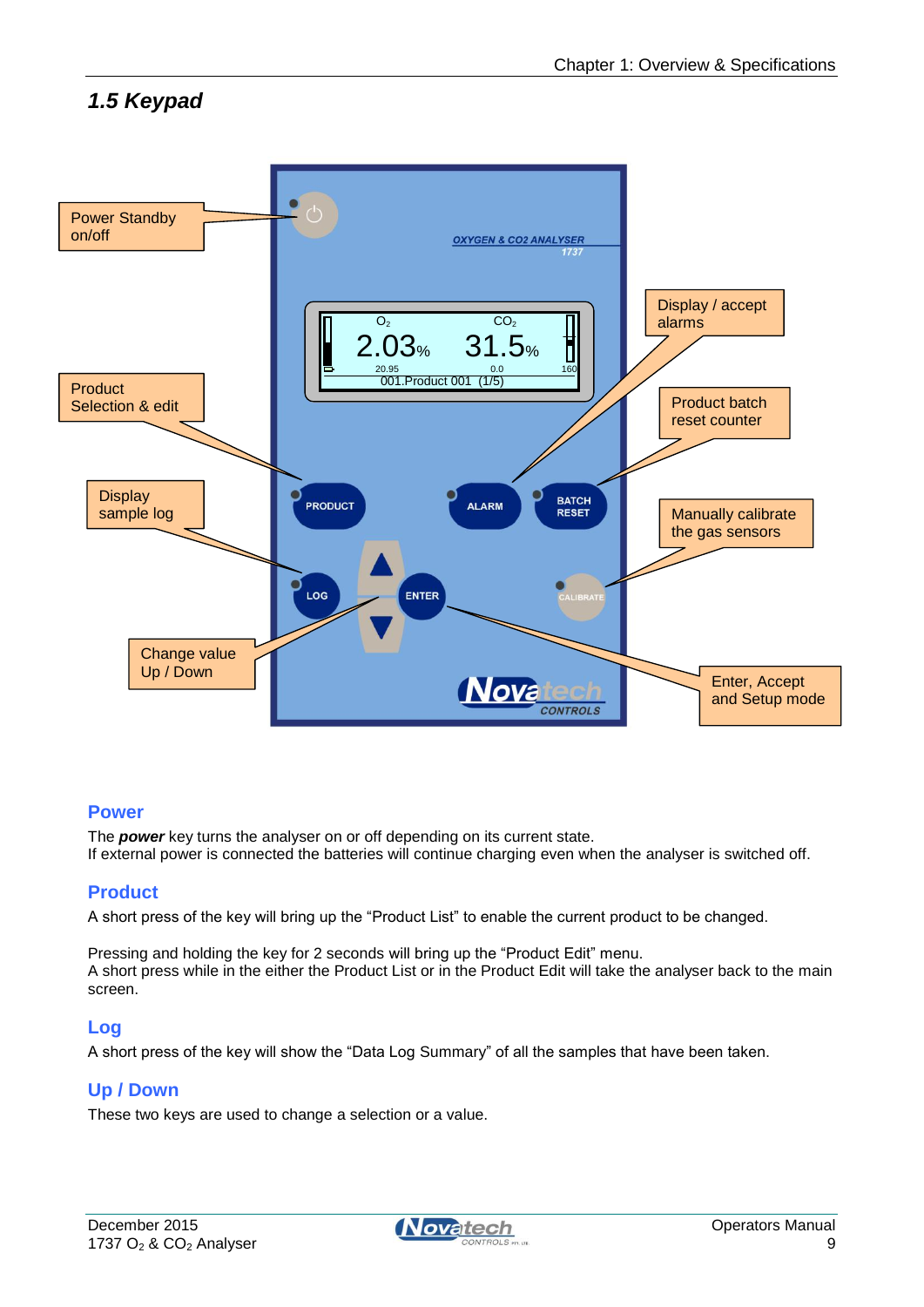#### **Enter**

The *enter* key is used to confirm a selection.

A short press of the key from the analyser main screen will enter the Setup Menu.

For more details see Chapter 3.1: Setup Menu.

### **Calibrate**

Pressing the key for 2 seconds will bring up the Calibration Menu. Use the *up/down* keys to select the type of calibration required.

For more details see Chapter 6, Calibration.

#### **Batch Reset**

Pressing the key for 2 seconds will reset the product batch counter.

#### **Alarm**

In the event of an alarm being triggered, the alarm LED will flash and the analyser will beep to alert the operator. There are 2 different types of alarms –

- Sample Gas alarm A message will be displayed on the screen explaining the cause of the alarm. Press the *alarm* key and the message will disappear. The alarm LED will go off.
- Hardware alarm A message will be displayed on the screen explaining the cause of the alarm. Press the *alarm* key and the message will disappear but the alarm LED will stay on until the source of the alarm has been resolved.

If the alarm LED is on (not flashing) pressing the *alarm* key will show the list of current hardware alarms.

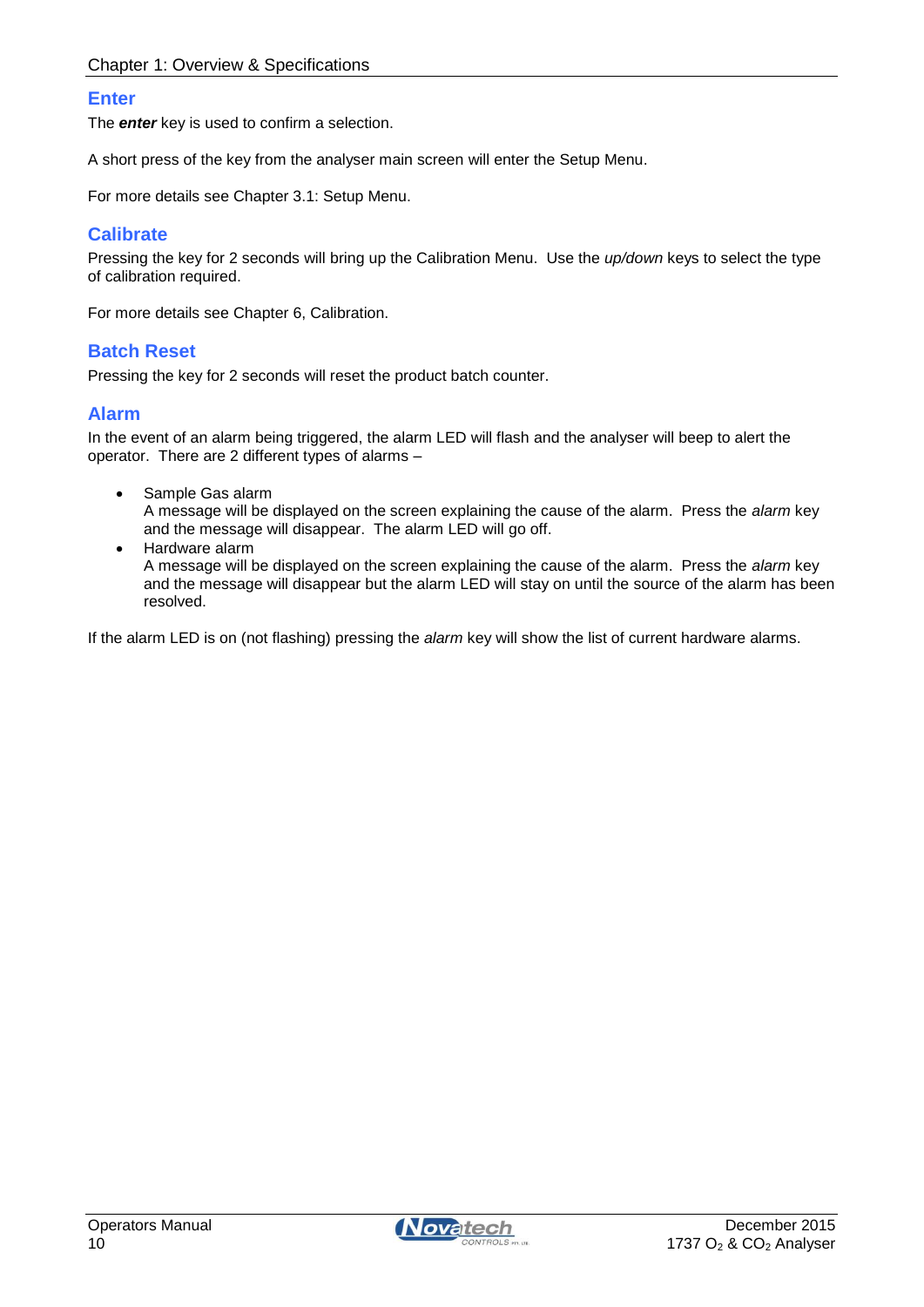## <span id="page-12-1"></span><span id="page-12-0"></span>*2.1 Turning On the 1737*

Press the key on the top left hand corner of the 1737 analyser to turn on the power.

The display will light up and show the Novatech company logo along with software version and product serial number. The oxygen and carbon dioxide sensors inside the analyser take approximately 60 seconds to reach operational temperature and stability, therefore gas readings will not be shown immediately. When the analyser is ready to sample it will alert the operator with a single beep.

The 1737 can be run from either the power pack or from the internal batteries. If the display does not light up immediately after pressing the *power* key, plug in the power pack and try again. The batteries will need up to 3 hours to fully charge and the analyser can be run while the batteries are being charged.

## <span id="page-12-2"></span>*2.2 Taking a Reading*

After the power has been turned on it will take approximately 60 seconds to see a reading on the display. Once the readings appear measurements can be taken.

The display will show the oxygen and the  $CO<sub>2</sub>$  readings in the large characters. It also has a bar graph on the left to show the state of the batteries (if installed) and a bar graph on the right to show the sample gas flow rate.

If the analyser has been on for more that a minute and the sample line is in air, the display will show the oxygen measurement as 20.95% and the  $CO<sub>2</sub>$  as 0.0%.

A good way of checking the  $CO<sub>2</sub>$  calibration of the analyser is to have a bottle of certified gas of 30% CO<sub>2</sub> in nitrogen on site. Use a pressure regulator and a needle valve to control the gas flow to about 300cc/m. Insert the sample needle about 2 centimetres into the exhaust hose from the gas bottle. The oxygen reading should go down to at near  $0.1\%$  (this depends on what range of oxygen sensors are installed) and CO<sub>2</sub> reading should go up to 30%.

For more detailed information regarding the operation of this analyser, refer to the table of contents and read the specific chapters.

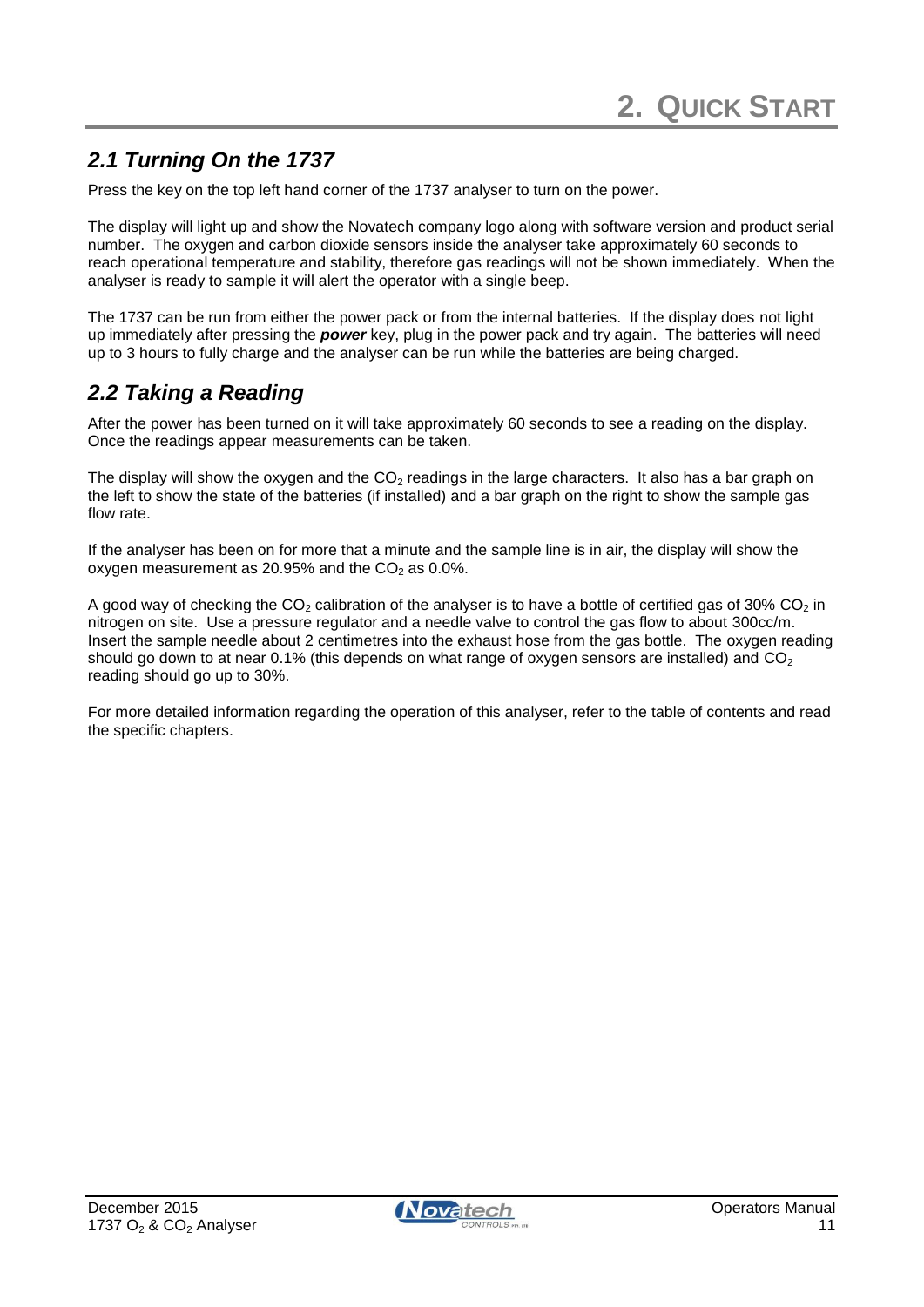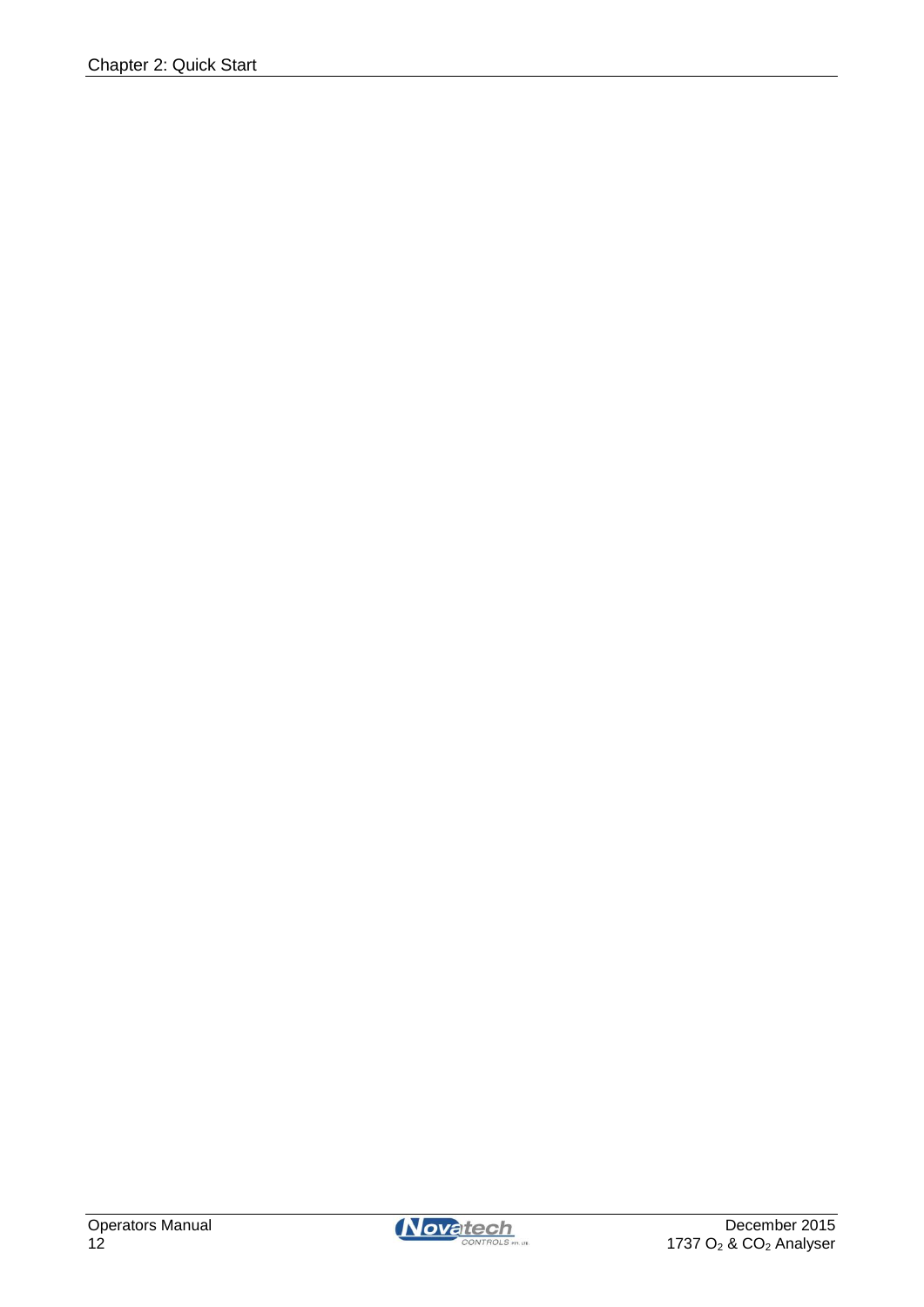## <span id="page-14-0"></span>**Operation of the Menu System**

The configuration of the analyser is performed via a keypad driven menu system which is accessible whenever the analyser is idle (not in the process of taking a sample).

Each menu is numbered in the top left corner and has a brief description of what functionalities it controls. The menu itself will then have up to 4 individual items shown in a list below and on the left hand side a *cursor symbol* '>' which indicates which item is currently selected.

The keypad uses four keys to navigate through and modify items; the *up/down, enter* and *log*. As a guide, the *up/down* keys move the cursor up and down and change a value, *enter* is used to select the item pointed to by the cursor and *log* is used to step backwards and un-select the currently selected item.

To make changes to an item in the Setup Menu, navigate through the menus with the *up/down* keys, using **enter** to firstly select the menu you wish to enter, then again to select the item in the list below. The item being modified will then be highlighted and the *up/down* keys will modify its value. To save changes to the item being edited, finish by pressing *enter*, or to return to the menu without saving changes press *log*.

Once finished, exit the Setup Menu by pressing the *log* key

## <span id="page-14-1"></span>*3.1 Setup Menu*

To access the Setup Menu press *enter* from the main screen.

Below is a list of menu items accessible from the Setup Menu. The list also shows the options for each menu item with the default option indicated in bold.

## **01. Analyser Options**

#### Auto Power Off

**Disabled** / 5 mins / 15 mins / 30 mins / 45 mins / 1 hour / 2 hours

The analyser can turn itself off automatically if there been no measurement taken and no key pressed for a specified period of time.

#### Pump Power Off

15 seconds / 30 Seconds / 60 Seconds / 2 mins / 5 mins / 15 mins / **30 mins** / Always On The analyser can turn off the sample pump if there has been no measurement taken and no key pressed for a specified period of time.

## Product Selection

#### Enable and **Disable**

The product selection system can be used to add an easily identifiable description to the samples being logged, set automatic alarm thresholds and group samples into batches. When Product Selection is enabled the analyser will use the appropriate alarm levels that were preset using the Product Edit function. For more details see Chapter [3.3 Products.](#page-19-0)

## **02. Sample Gas Alarms**

#### **This menu is made available when product selection is disabled**.

When product selection is enabled this menu is hidden and these alarm levels are overridden by those defined using the Product Selection system. See Chapter [3.3 Products.](#page-19-0)

#### High Oxygen Alarm / Low Oxygen Alarm

### High  $CO<sub>2</sub>$  alarm / Low  $CO<sub>2</sub>$  alarm

Sets the sample gas alarm trigger threshold for Oxygen &  $CO<sub>2</sub>$  when taking samples using Sample & Hold.

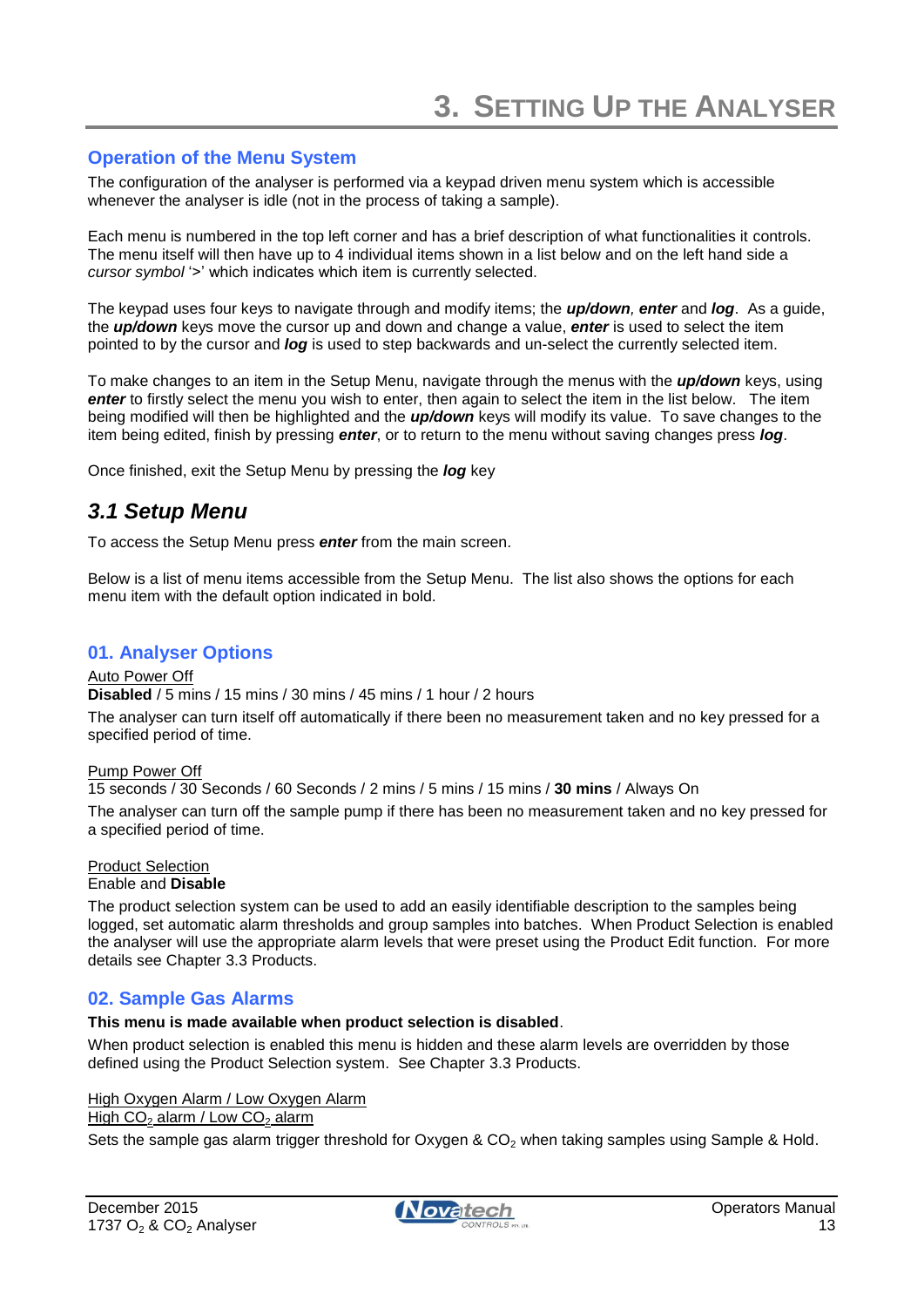## <span id="page-15-0"></span>*3.2 Calibration Menu*

The Calibration Menu is a second menu system in the analyser that contains a series of device calibration and configuration options. It is not intended that the operator should have to modify this menu unless performing more advanced changes to the instrument or re-calibration.

Modification of items in this menu may affect the calibration and operation of the device and anybody intending to modify these values should make note of the previous saved values before performing changes should they wish to change them back.

To access the Calibration Menu press and hold *enter* for 3 seconds from the main screen.

## **01. Input Calibration**

The voltage references represent a series of fixed gain ranges available to the internal analogue to digital converter used to measure oxygen. These voltage references are set at the factory to fine tune the ADC for accurate input measurement and do not require adjustment unless the device calibration has been lost due to a factory reset.

The four references voltages are measured using a digital multimeter from the four reference test points inside the analyser, their values are entered into this menu.

Reference 1: Approx. 8mV Reference 2: Approx. 90mV Reference 3: Approx. 890mV Reference 4: Approx. 2490mV

## **02. Internal Clock Date & Time**

Date & Time

This sets the internal clock date & time for the analyser. The internal clock is used to timestamp samples being recorded in the internal sample log.

NOTE: The internal clock is able to maintain accurate time without external power or batteries for many years.

## Daylight Savings

Enable or **Disable**

By enabling this option the internal clock is automatically advanced one hour. This makes adjusting backwards and forwards for daylight savings time easier to perform.

## **03. Installation Options**

CO<sub>2</sub> Cell

#### **Enable** or Disable

This option should be set at the factory depending on whether there is a  $CO<sub>2</sub>$  cell has been installed in the analyser.

#### Internal Battery **Enable** or Disable

This option enabled and disables the battery charging circuitry, indicator and power saving functions associated with battery powered operation.

#### Bluetooth

#### **Enable** or Disable

This option enables the optional Bluetooth communications module inside the analyser. If the Bluetooth module is not present this option should be set to disabled to prevent Bluetooth hardware alarms.

#### Internal Pump

#### **Enable** or Disable

In some specific applications the internal sample pump may be removed. For these applications this option disables Sample Pump related hardware alarms.

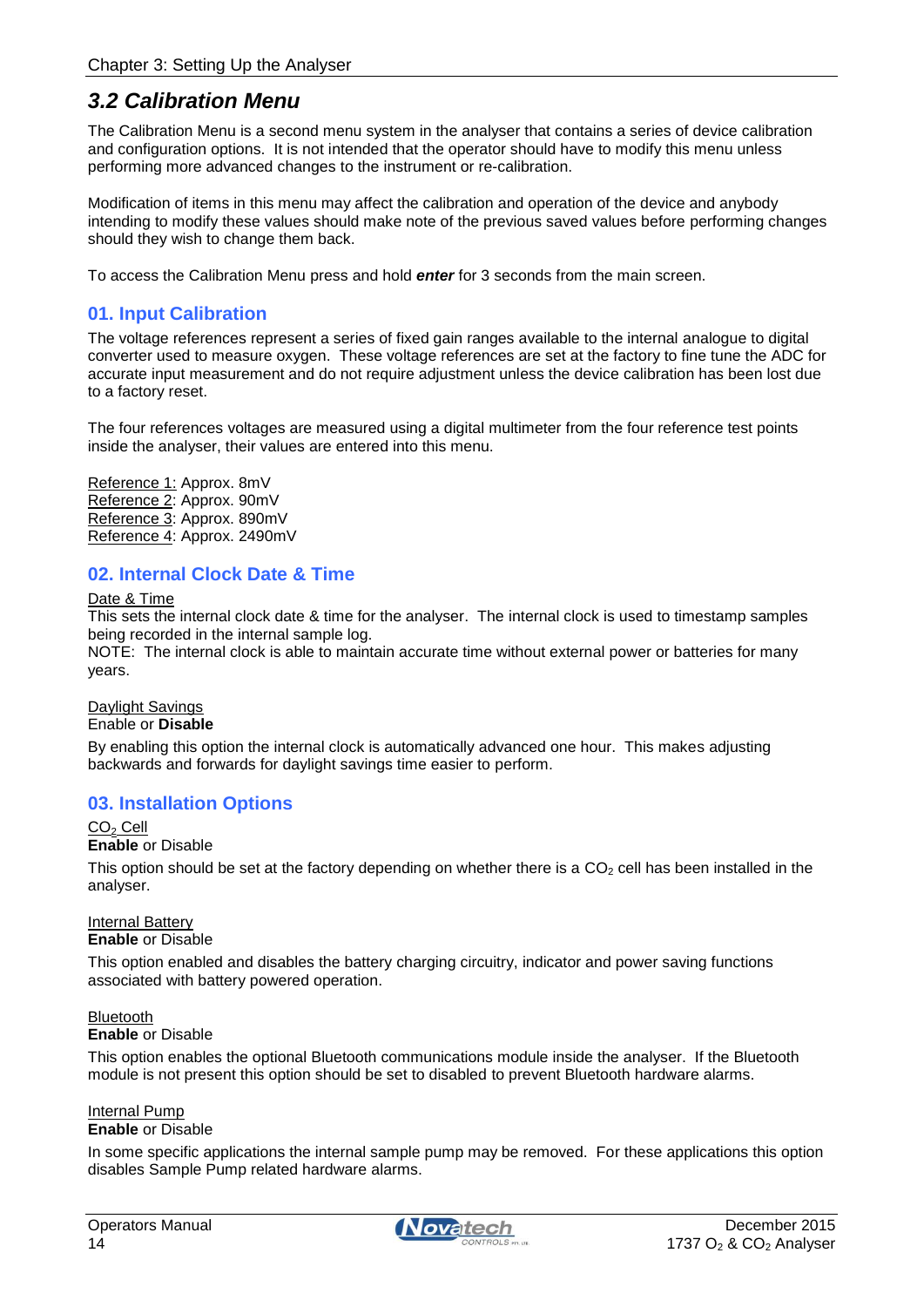## **04. Sample Pump Control**

#### Flow Control

#### **Automatic** or Manual

The sample pump can be used on conjunction with the internal mass-flow sensor to maintain a controlled sample flow rate.

Note: it is not advised to rely on the accuracy of this flow rate. Due to oscillations in sample gas flow from the diaphragms in the sample pump, and the variable back-pressure due to the sample line and hypodermic needle, the accuracy of the flow meter will vary from one instrument to the next.

#### Flow Rate

40cc/min to 250cc/min in 10cc/min increments, default **150cc/min** This menu option is visible when Flow Control is set to Automatic (see above menu option)

Pump Voltage 0.25V to 5.00V in 0.25V increments, default **2.50V** This menu option is visible when Flow Control is set to Manual (see above menu option).

CO<sub>2</sub> Factor

0% to 100%, default **2%**

This factor improves the accuracy of the reading from the mass-flow sensor when the sample gas has a high level of CO<sub>2</sub>. This value is set during the factory calibration process using certified bottled gas to fine-tune the calibration. It is not advised that you change this value unless you are familiar with the calibration process.

## **05. Oxygen Sensor Options**

Oxygen Cell 1 / Oxygen Cell 2 **Enable** or Disable

This option enables/disables the respective oxygen cells. By disabling a cell you effectively remove this cell from potential oxygen calculations and turn off power to the cell. This may be useful if a cell has failed or in specialised applications to extend battery life of the analyser.

## **06. Oxygen Cell 1 Calibration**

### PPM Span Gas

#### 800ppm to 1200ppm, default **1000ppm**

Visible when a PPM cell is present. Set this to match the oxygen content in the certified gas used for calibrating the oxygen ppm sensor.

#### Cell Offset

#### -5mV to 25mV, default **0mV**

This offset corrects for the variance in fixed offset between different oxygen cell modules at the low extremity of their functional range of measurement. It is set during factory calibration and should not be changed unless a cell is being replaced.

#### Cell Calibration

0mV to 1000mV, no default

Each oxygen cell will have an output in the range of ~500±200 mV when it is exposed to the recommended calibration gas, whether that is air for 25% or 96% oxygen cells, or 1000ppm for the PPM cell. This level is set automatically when the calibration button is pressed, or it can be set manually with this option.

## **07. Oxygen Cell 2 Calibration**

#### Cell Offset

#### -5mV to 25mV, default **0mV**

This offset corrects for the variance in fixed offset between different oxygen cell modules at the low extremity of their functional range of measurement. It is set during factory calibration and should not be changed unless a cell is being replaced.

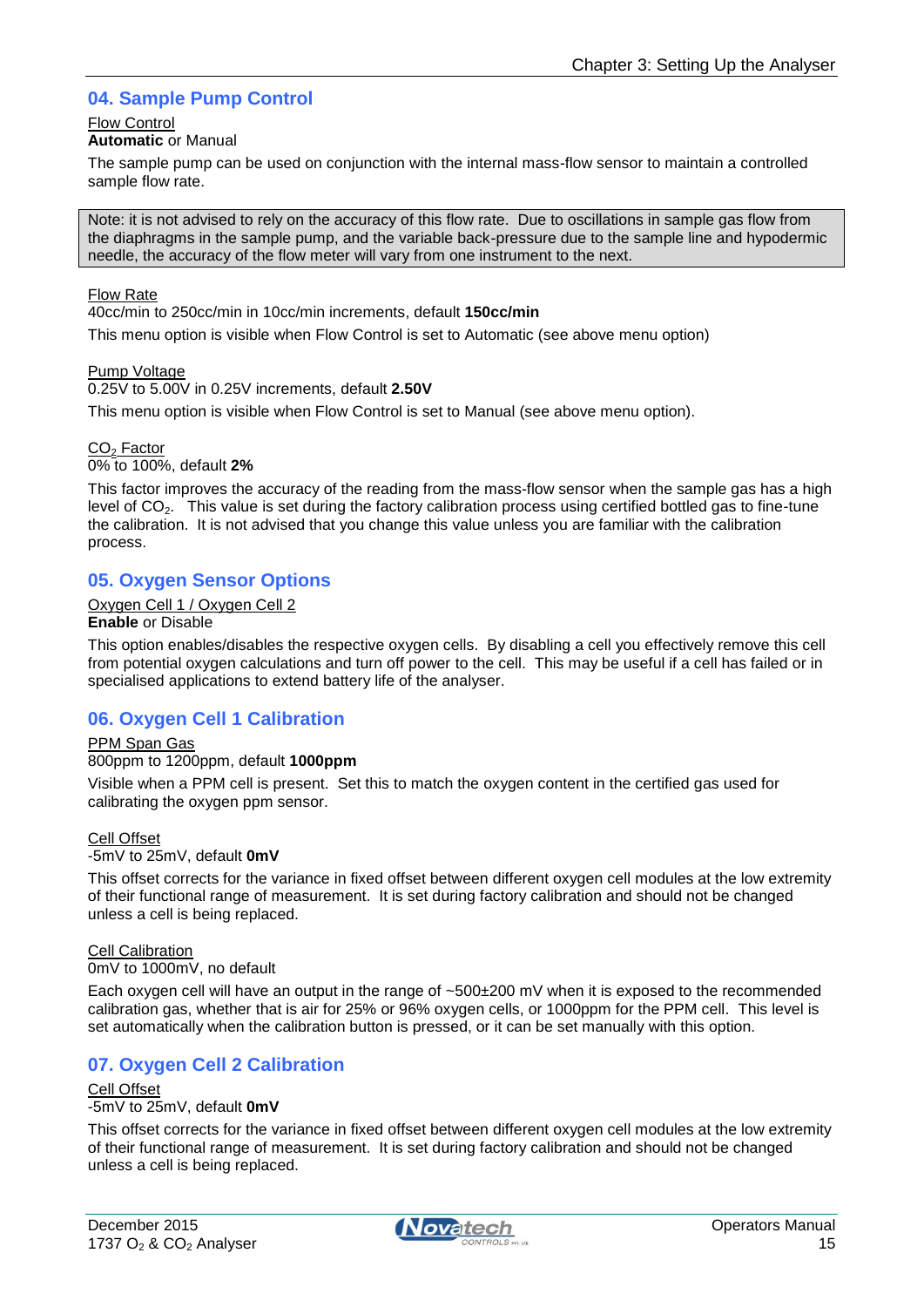#### Cell Calibration

0mV to 1000mV, no default

Each oxygen cell will have an output in the range of ~500±200 mV when it is exposed to air. This level is set automatically when the calibration button is pressed, or it can be set manually with this option.

#### Low Oxygen Cal

0% to 110% in 0.1% increments, default **100.0%**

This figure fine adjusts the 25% Oxygen cell for natural variation in full scale linearly between difference cells. It is set during factory calibration and should not be changed unless the 25% Oxygen cell is being replaced.

## **08. CO<sup>2</sup> Signal Tuning**

#### CO<sub>2</sub> Gain / CO<sub>2</sub> Offset

These two figures are automatically calculated and set via the 'Set  $CO<sub>2</sub>$  Zero & Span' calibration option.

Changing these values will invalidate the  $CO<sub>2</sub>$  readings and these numbers are supplied in this menu for informational purposes so they may be stored and re-entered manually.

It is NOT recommended that these factors are changed manually.

#### Lamp Duty Cycle

30% to 70%, default **50%**

This factor is used to report how the  $CO<sub>2</sub>$  calibration process has configured the lamp driving circuit to optimise  $CO_2$  detection. Refer to the recommendations for  $CO_2$  Gain &  $CO_2$  Offset above.

## **09. CO<sup>2</sup> Calibration**

The Zero Counts, Span Counts and the Cal Temperature allows a technician to read, record, and potentially in special cases, manually re-enter the calibration factors.

It is NOT recommended that these factors are changed manually.

## **10. CO<sup>2</sup> Mid Gas Calibration**

#### CO<sub>2</sub> Mid Cal Gas

20.0% to 60.0% in 0.1% increments, default **30.0%**

This menu is visible when the  $CO<sub>2</sub>$  cell is installed. Refer to Calibration Menu 03. Installation Options. This menu option should be set to match the oxygen concentration of the certified gas used for mid scale  $CO<sub>2</sub>$  gas calibration.

#### CO<sup>2</sup> Mid Cal Adjustment

-7.0mV to +7.0mV in 0.1mV increments, default **0.0mV**

After the Mid Gas Calibration has been performed, the calibration adjustment figure that is used to trim the  $CO<sub>2</sub>$  reading is shown here. It is not recommended that this value be changed manually.

#### **11. Memory Reset**

**NOTE: Please use the items in this menu with caution as the actions performed are NOT reversible.** Reset Internal Log

The internal sample log is cleared.

Reset Products All products will be set back to their factory defaults

## **12. Sampling Mode**

#### Device Mode

#### **Sample & Hold** or Continuous

The 1730 analyser can be configured to operate in Sample and Hold mode, or in Continuous Mode. Once calibrated the device can be switched to Continuous Mode at which point it will continue to sample and update the display indefinitely.

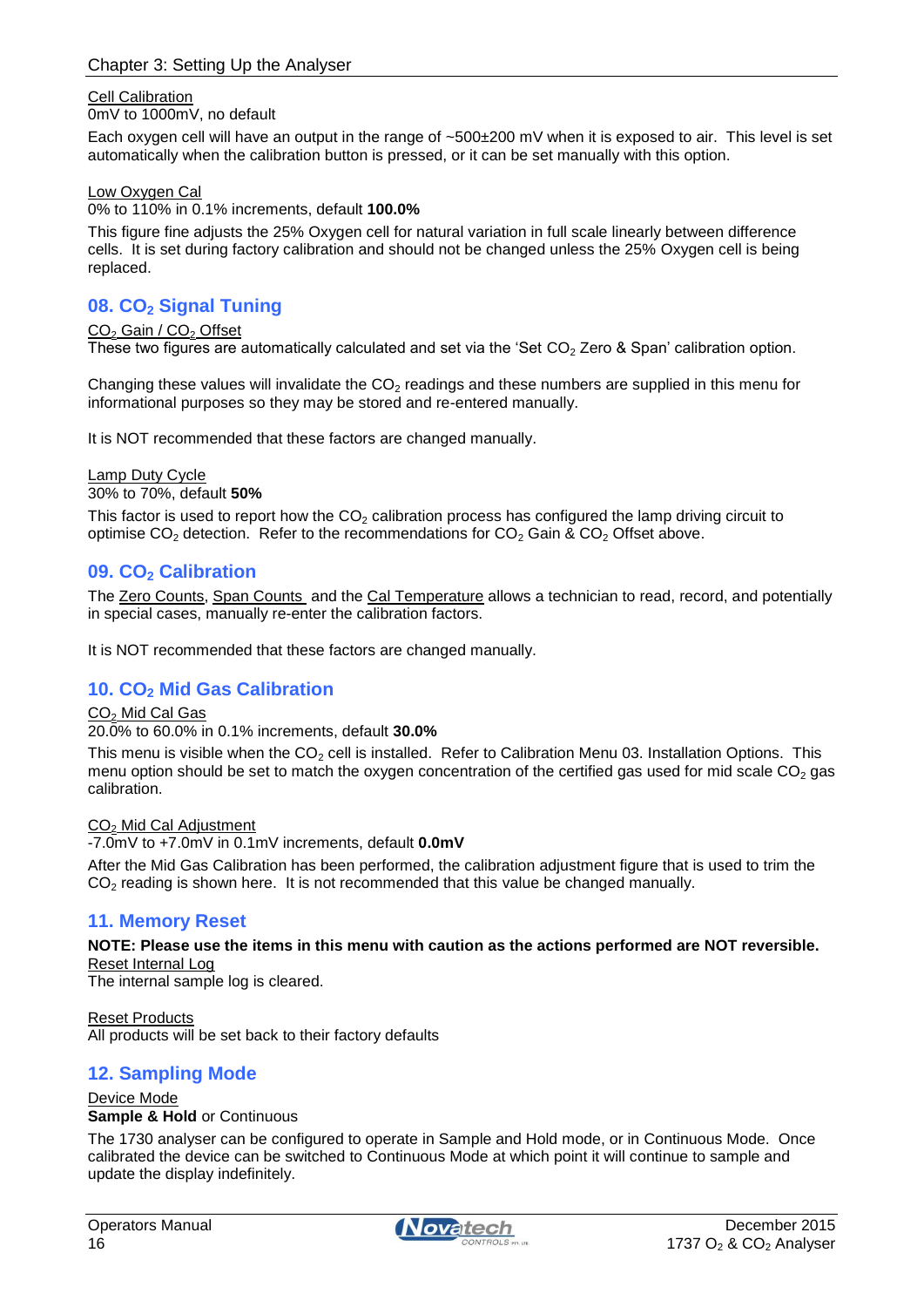#### Serial Data Logging

**Disabled** / 1 Second / 2 / 5 / 10 / 15 / 20 / 30 / 45 / 60 Seconds

If the Device Mode is configured in Continuous Mode in the previous menu option then it is possible to use the internal Bluetooth communications for serial data logging. While a connection is established via Bluetooth the analyser transmits both the oxygen and  $CO<sub>2</sub>$  concentration via Bluetooth at the internal defined in this menu.

The information is transmitted in plain text along with a timestamp using commas to separate each value. It is intended that this information can be logged via a terminal program to a Comma Separated Value (csv) file for external analysis.

The terminal program should be configured for 9600 baud, 8 data bits, 1 stop bit, no parity.

NOTE: This serial data logging option does not need to be enabled to use the data logging capabilities in the Novatech Bluetooth PC Interface. This menu option provides the ability to perform data logging using a serial-over-Bluetooth connection and any basic terminal program.

If you enable reading using the Novatech Bluetooth PC Interface it will automatically disable this option.

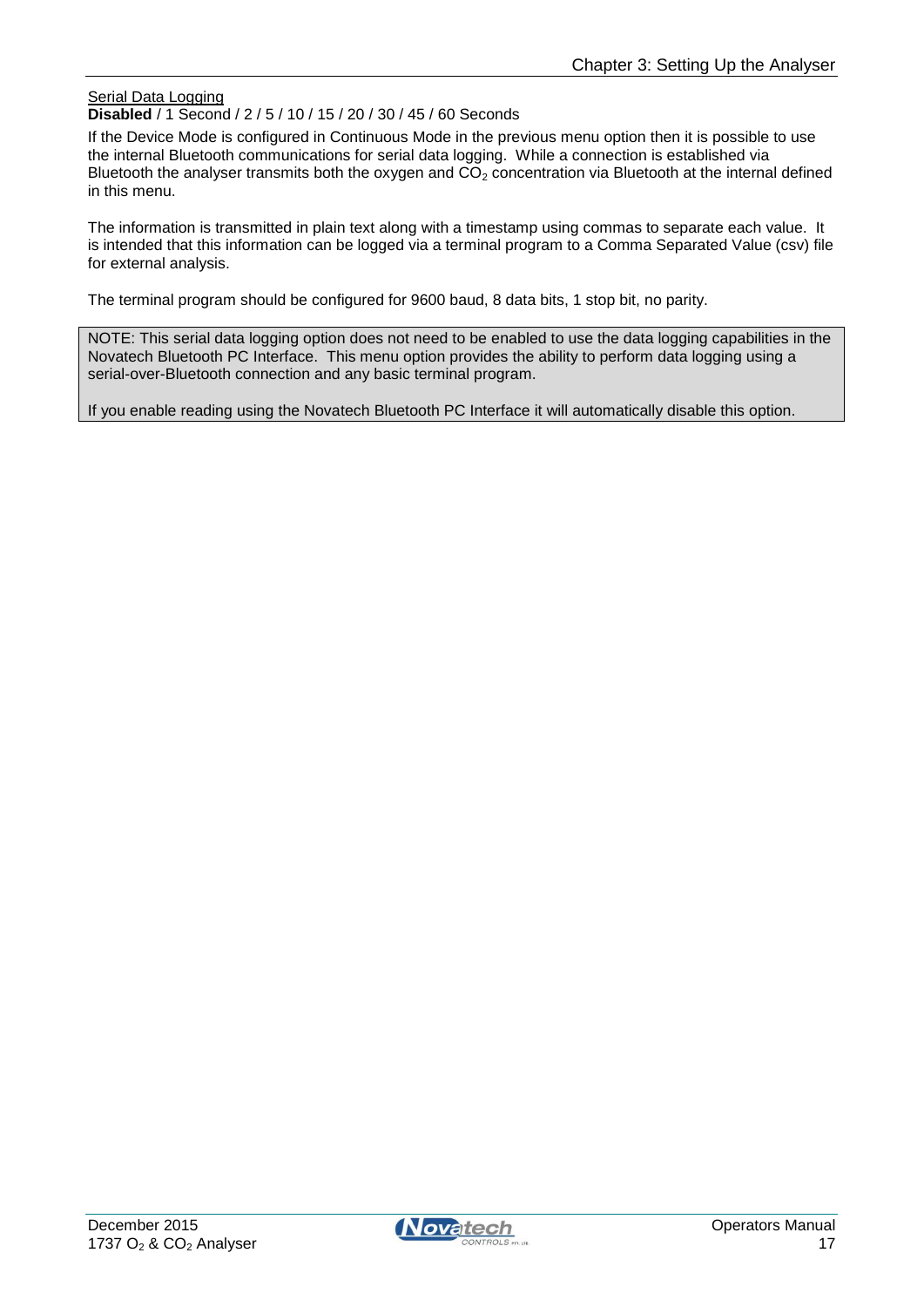## <span id="page-19-0"></span>*3.3 Products*

### **3.3.1 Product Selection Summary**

The 1737 analyser operates as a gas analyser to measure the Oxygen and the  $CO<sub>2</sub>$  in a gas sample, displaying and holding these readings. It also maintains a record of all samples taken and can upload the records to a computer using Bluetooth wireless communication.

To improve the logging and reviewing of samples taken by the analyser, the *product selection* feature has been included to allow the operator to define individual 'products'. These products can be as simple as a meaningful description for what is being sampled, or can be more detailed to include alarm thresholds for both oxygen and  $CO<sub>2</sub>$  as well as batch sample counting to allow grouping of samples in the internal log.

#### To be able to use this feature 'Product Selection' must be enabled in Setup Menu 1

Once enabled, the operator can press the *product* key on the keypad to bring up a list of available products. To select a product from the list use the *up/down* keys to move up and down and press *enter* to select the highlighted product and exit the menu.

To exit the menu without making a selection, press the *product* key

## **3.3.2 Creating and Editing Products**

By default five basic products are made available when product selection is enabled, however to make full use of the product selection functionality the products must be defined in accordance with the requirements of the operator. To access the product editing menu, press and hold the *product* key for 2 seconds until a second beep and 'editing products' is displayed.

The product edit menu operates similarly to the product selection menu using the *up/down* keys to move through the list and *enter* to select the highlighted product. On selection of a product a new product editing menu is shown where the *up/down*, *log* and *enter* keys are used the same as in the Setup Menu.

Editing of the product description requires the use of the *alarm* and *batch reset* keys to move the cursor backwards and forwards. The *up/down* keys change the underlined character and the number of characters available in the description is bound by a maximum of 22 characters, or the edge of the display.

To return to the list of edit products, and to return to the main screen once product editing is complete, press the *log* key

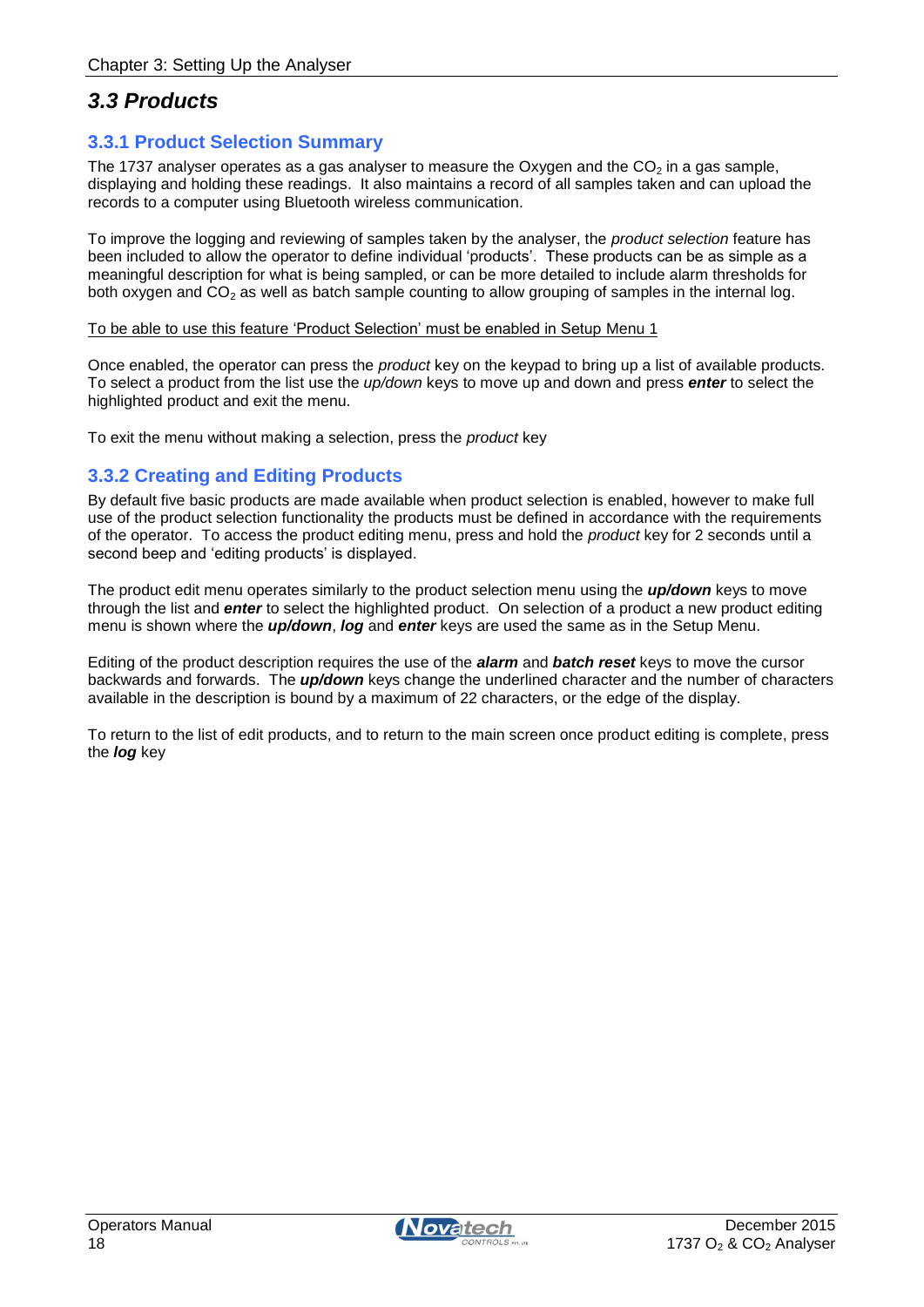<span id="page-20-0"></span>The 1737 alarm system incorporates both hardware and sample gas alarms and uses the display, a flashing alarm LED and the internal beeper to alert the operator when it requires attention. When an alarm is triggered the alarm LED on the front of the case will flash, a single beep will be emitted and a short description of the alarm will appear on the display.

If the reason for the alarm is a sample gas reading outside of the defined alarm conditions then the operator acknowledges the alarm by pressing the *alarm* key to clear the alarm and ready the analyser for any new samples.

Sample gas alarm checks occur at the completion of a gas sample.

Hardware related alarms will trigger any time the analyser detects a problem. The difference however is that hardware alarms do not clear once acknowledged by the operator and will remain active until the condition causing the alarm is resolved. When a hardware alarm is acknowledged the alarm LED stops flashing but remains lit. By pressing the *alarm* key again a list of active hardware alarms is displayed.

## <span id="page-20-1"></span>*4.1 Sample Gas Related Alarms*

The alarm parameters for the sample gas alarms are either set in the Setup Menu when product selection is disabled, or via the product editing features described in Chapter 3.1. When a sample is completed and the oxygen &  $CO<sub>2</sub>$  readings have been recorded the new sample readings are checked against the alarm parameters.

## **High Oxygen**

The oxygen measurement in the last sample is above the high oxygen alarm threshold.

## **Low Oxygen**

The oxygen measurement in the last sample is below the low oxygen alarm threshold.

## **High CO<sup>2</sup>**

The  $CO<sub>2</sub>$  measurement in the last sample is above the high  $CO<sub>2</sub>$  alarm threshold.

## Low CO<sub>2</sub>

The  $CO<sub>2</sub>$  measurement in the last sample is below the low  $CO<sub>2</sub>$  alarm threshold.

## <span id="page-20-2"></span>*4.2 Hardware Alarms*

The analyser constantly monitors many aspects of its operation and will quickly detect any faults. These alarms are related to the operation of the hardware and will vary from being easily fixed by the operator through to a serious hardware failure requiring technical assistance or repair.

#### **For information on replacement of parts within the analyser refer to Chapter 8: Maintenance.**

The Following alarms indicate faults that may be possible to perform repairs on-site using replacement parts. If however if there is any doubt please return to the manufacturer for service.

## **Oxygen Cell 1/2 Error**

The analyser has detected that either the heater in the specified oxygen cell has failed or the sensor has failed to reach a stable level within 2 minutes after turning the power on. Follow the procedure in chapter 6.1.1, Oxygen calibration in air, to attempt to recover the oxygen cell(s). If the error remains the oxygen cell(s) may require replacement.

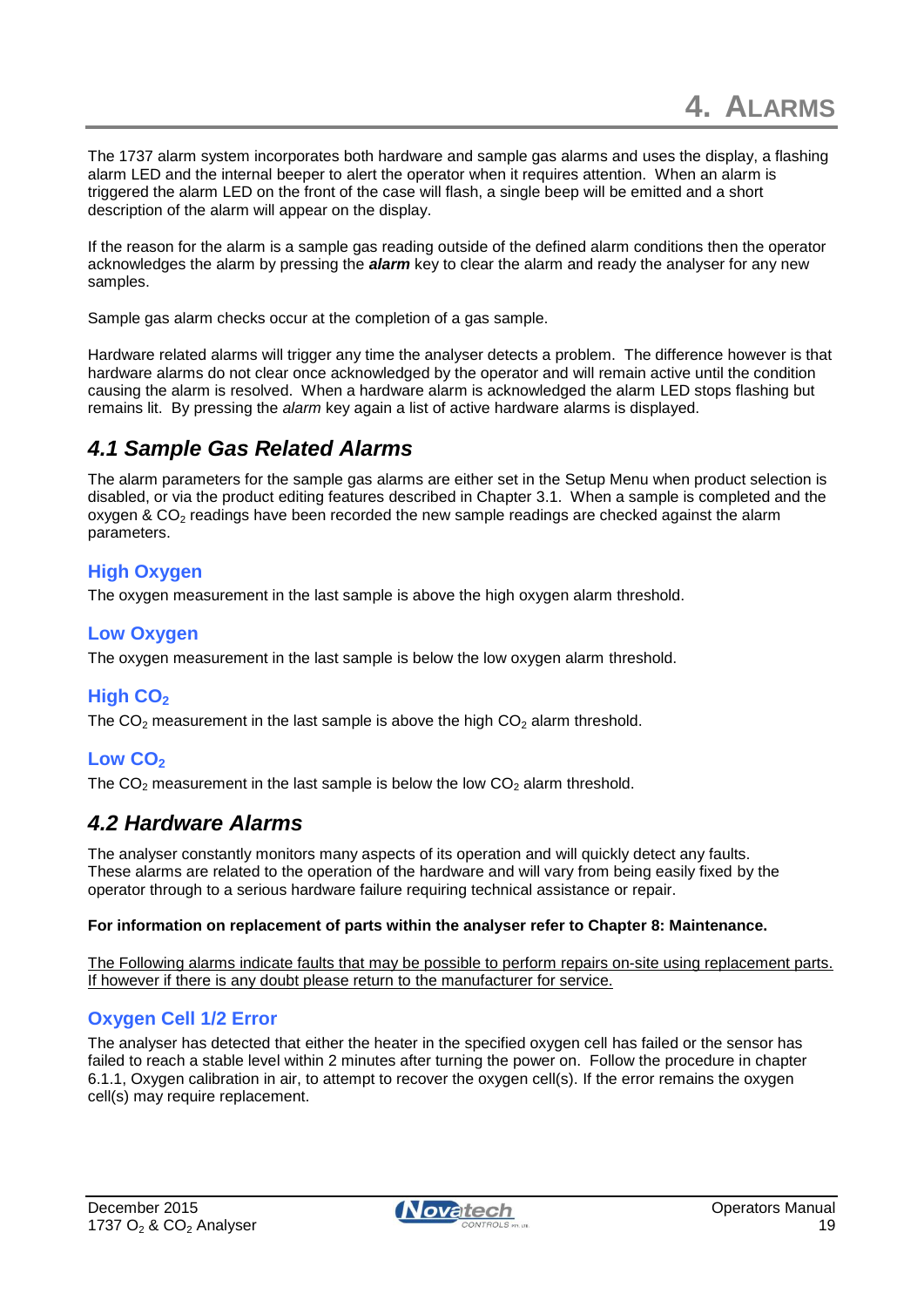### **CO<sup>2</sup> Sensor Error**

This error occurs when the  $CO<sub>2</sub>$  cell is unable to detect a signal within range. It will occur either when the  $CO<sub>2</sub>$  sensor physically fails, or if the calibration of the  $CO<sub>2</sub>$  cell has been affected and is reading saturated readings. If re-calibrating the  $CO<sub>2</sub>$  cell does not fix the problem then the  $CO<sub>2</sub>$  sensor may require replacement.

#### **CO<sup>2</sup> Lamp Error**

The  $CO<sub>2</sub>$  lamp has failed. The lamp can be changed through the sensor access cover. See chapter 8.2, Replacing the  $CO<sub>2</sub>$  Lamp Source & Sensor.

#### **Sample Pump Error**

Very low or no current is being drawn by the sample pump. This alarm most likely means the physical connection to the sample pump has been broken or the sample pump itself has ceased working. The pump may require replacement to resume operation.

## **Sample Pump Overload**

Excessively high current is being drawn by the sample pump and it has been disabled to prevent any serious damage to the analyser hardware. Replacement of the sample pump will be necessary to resume operation.

## **Sample Line Blocked**

The sample pump is unable to achieve its desired flow, likely caused by a blockage in the sample line. Remove and inspect the sample line carefully for blockages, replace if necessary. If the alarm is still active with the sample line removed then the blockage is inside the analyser and will require appropriate repairs to be carried out to clear the blockage.

NOTE: Do not attempt to clear an internal blockage using compressed air from either the input or exhaust port on the analyser. Doing so could easily cause permanent damage to the sample pump, flow, oxygen and  $CO<sub>2</sub>$  sensors.

## **Battery Charge Error**

The batteries have been charging for more than 2 hours without retaining any level of charge. Running from batteries may not be possible and the batteries may require replacement.

The following alarms indicate faults that will require return to manufacturer for service.

## **Flow Sensor Error**

The flow sensor used to automatically control the sample pump has failed. It may be possible to run the sample pump at a manually set voltage to continue sampling in the interim before repair.

#### **Internal BBRAM error**

The configuration memory or real time clock on the main PCB has failed. This will instantly render the device un-calibrated and it should be returned for service and re-calibration.

Do not use the analyser if this alarm is present as the sample readings will be incorrect.

#### **Internal Memory Error**

The internal flash memory for storing the sample log has failed. The data logging functionality will not be working, however sampling of oxygen and  $CO<sub>2</sub>$  will not be affected.

## **ADC Hardware Check Fail**

The analogue to digital signal converter has failed to calibrate correctly.

Do not use the analyser if this alarm is present as the sample readings will be incorrect.

#### **Bluetooth Error**

The Bluetooth module on the main PCB has failed. Wireless communications is disabled.

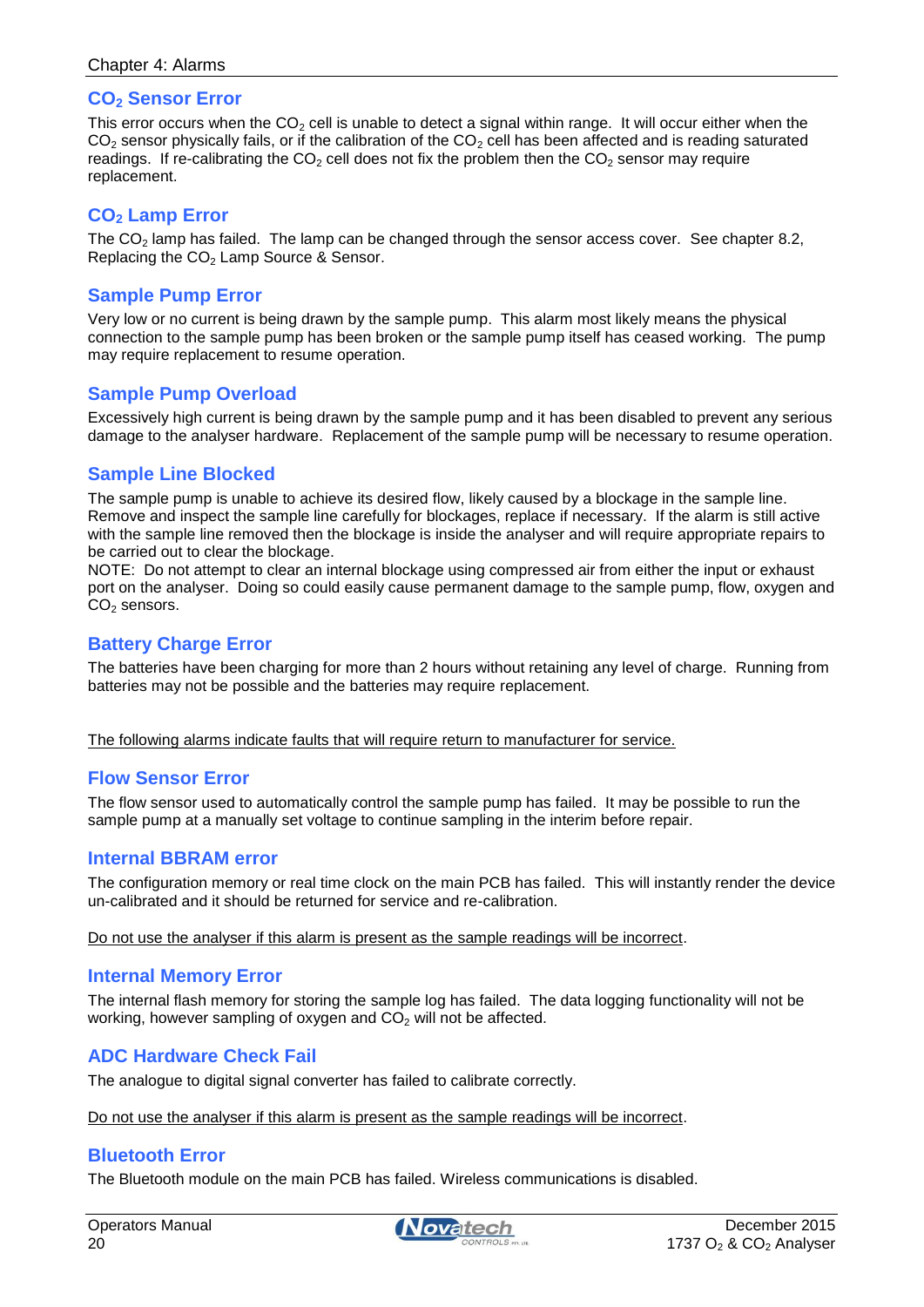<span id="page-22-0"></span>The 1737 Analyser has an optional Bluetooth interface allowing it to wirelessly interface with Bluetooth enabled PCs. Using Bluetooth the analyser is able to display and log current oxygen can carbon dioxide concentration, as well as perform tasks such as configuration of products & alarm thresholds and transferring the contents of its internal sample log enabling it to be easily viewed and manipulated in popular spreadsheet programs such as Microsoft® Excel™.

The PC Interface software for Microsoft® Windows™ is supplied with the purchase of a Bluetooth enabled analyser or free by download at the Novatech Controls website<http://www.novatech.com.au/>

Operating System Requirements for supplied software:

- Microsoft® Windows™ XP or newer\*
- Bluetooth 1.1 compatible adapter

\* tested and confirmed working on Windows XP SP1-SP3, however will most likely work on previous operating systems from Windows® 98 upwards.

At this stage there is no intention on the behalf of the manufacturer to produce software for any other operating systems. If you wish to produce your own software for use on other platforms details of the communications stack and protocols will be made available by request.

## <span id="page-22-1"></span>*5.1 Pairing Bluetooth Devices*

Before starting the program and communicating with your analyser for the first time you must first *pair* the analyser and the computer using the Windows Bluetooth Devices wizard. Some steps below may require Administrator privileges to perform.

- Turn on the Bluetooth enabled analyser you wish to communicate with.
- From Windows, open the Control Panels and locate and open *Bluetooth Devices*:
- Click the *Add* button to add a new Bluetooth device. Check the box on the next window stating 'My device is set up and ready to be found'. Click Next
- After a brief delay a box will showing all nearby Bluetooth devices will appear. If your device does not appear in the box you can click search again to repeat the process. The Novatech Controls 1737 analysers should be recognisable as blue icons with the name *NTC1737\_NS#xxxxx*' where x is replaced with the device serial number.
- Select the analyser and click next
- In the next window asking for a passkey, select the second radio button from the top 'Use the passkey found in the documentation'. The passkey for all analysers is **novatech** (all lower case). Click next
- If successful Windows™ will now complete the process of pairing your Bluetooth device and setting up appropriate RFCOMM serial port connections to allow the software to communicate with the device.
- Click finish to close the wizard and close the Bluetooth Devices Control Panel





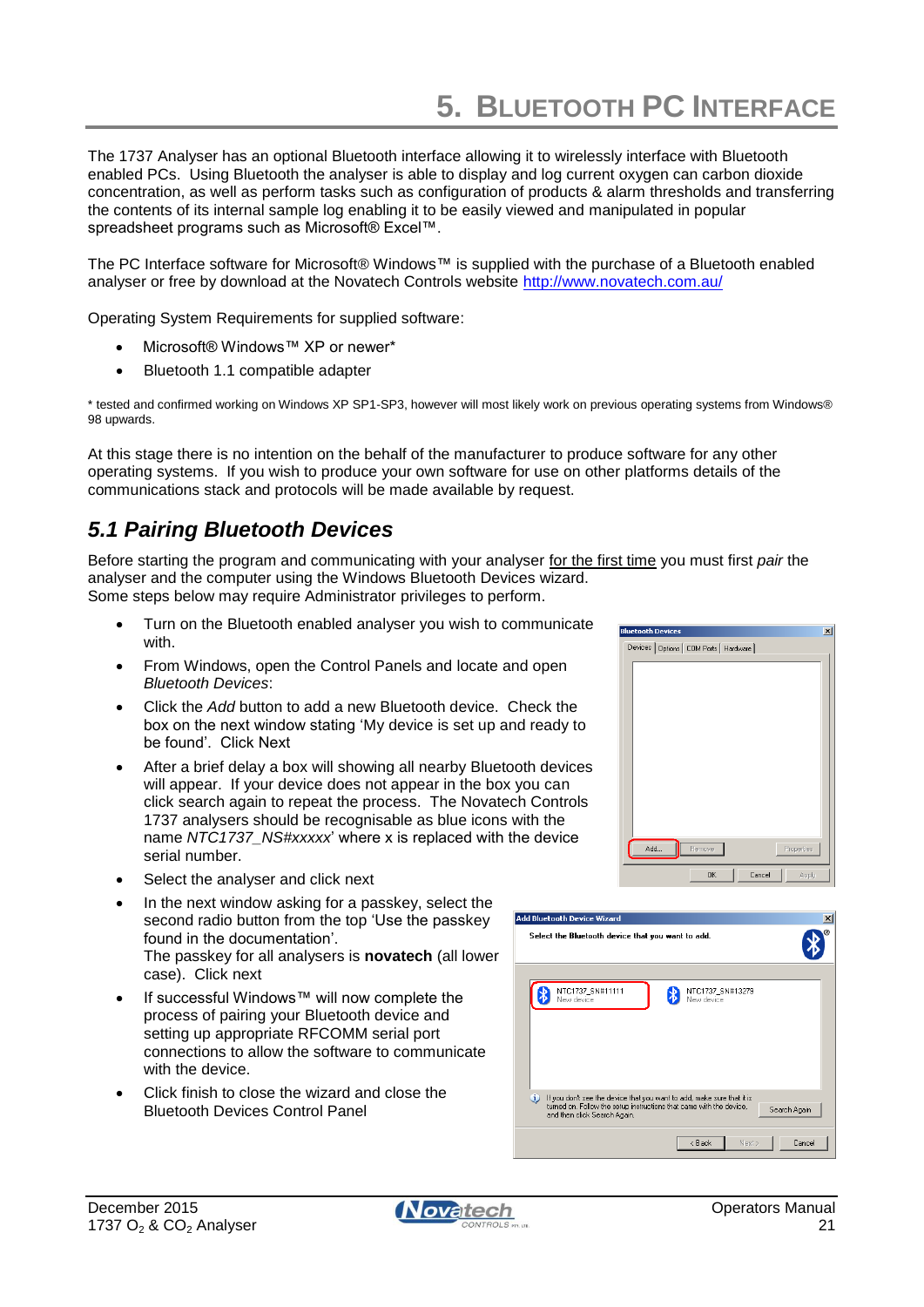## <span id="page-23-0"></span>*5.2 PC Interface Software*

The PC interface software does not require any installation and consists of a single Windows executable file.

The program is designed to be as straightforward as possible in allowing simple editing of sample products, and for transferring sample information in digital format for QA and archiving. There is one main screen consisting of three boxes, some basic device information and a single row of buttons along the right side.

The top box lists all paired analyser devices, the middle box the products that are defined in that analyser, and the bottom box lists sample log items.

| Novatech Controls 1737 & 1637-MK2 Interface                                                            |                       |             |                                                                                 |                                 |                                  |                         | $\begin{array}{c} \begin{array}{c} \hline \end{array} \\ \hline \end{array}$ |
|--------------------------------------------------------------------------------------------------------|-----------------------|-------------|---------------------------------------------------------------------------------|---------------------------------|----------------------------------|-------------------------|------------------------------------------------------------------------------|
| File<br>Help<br><b>Select Device:</b><br>1737 Device SN#: 15486<br>Device Configuration   Data Logging |                       |             | Serial Number:<br>Last Calibrated:<br>Software Version:<br>Items in Sample Log: | 15486<br>1/12/2015<br>1.51<br>o |                                  |                         | Search for Devices                                                           |
| Description                                                                                            | Skipped               | Count       | Low O2                                                                          | High O <sub>2</sub>             | Low CO <sub>2</sub>              | High CO <sub>2</sub>    | <b>New Product</b>                                                           |
| C [1] Product 001<br>2 [2] Product 002                                                                 | <b>No</b><br>No       | 5<br>5      | 0.10%                                                                           | 2.00%<br>2.00%                  | 20.0%                            | 40.0%<br>40.0%          | <b>Edit Product</b>                                                          |
| C [3] Product 003<br><b>O</b> [4] Product 004<br>S [5] Product 005                                     | No<br><b>No</b><br>No | 5<br>5<br>5 | 0.10%<br>0.10%<br>0.10%<br>0.10%                                                | 2.00%<br>2.00%<br>2.00%         | 20.0%<br>20.0%<br>20.0%<br>20.0% | 40.0%<br>40.0%<br>40.0% | Show All Products                                                            |
|                                                                                                        |                       |             |                                                                                 |                                 |                                  |                         | <b>Backup Products</b>                                                       |
|                                                                                                        |                       |             |                                                                                 |                                 |                                  |                         | <b>Restore Products</b>                                                      |
| Date & Time                                                                                            | Product               |             |                                                                                 | Sample                          | 02                               | CO <sub>2</sub>         | Select All                                                                   |
|                                                                                                        |                       |             |                                                                                 |                                 |                                  |                         | Deselect All                                                                 |
|                                                                                                        |                       |             |                                                                                 |                                 |                                  |                         | Select All this Dav                                                          |
|                                                                                                        |                       |             |                                                                                 |                                 |                                  |                         | Deselect All this Day                                                        |
|                                                                                                        |                       |             |                                                                                 |                                 |                                  |                         | Select All this Product                                                      |
|                                                                                                        |                       |             |                                                                                 |                                 |                                  |                         | Deselect All this Product                                                    |
|                                                                                                        |                       |             |                                                                                 |                                 |                                  |                         | Backup Selected Items                                                        |
|                                                                                                        |                       |             |                                                                                 |                                 |                                  |                         |                                                                              |
|                                                                                                        |                       |             |                                                                                 |                                 |                                  |                         |                                                                              |

On start-up the program automatically begins scanning for paired 1737 analyser devices that are in range, and lists the devices in the top box. Upon selecting a paired device the information in the middle and bottom boxes are automatically loaded. The buttons on the right side are aligned to function in simple ways with the items directly adjacent to them. Some additional options may be accessed via popup-menus which appear when you right-click in one of the three boxes.

To edit products you can either select the product to be edited and click the edit product button, or simply double click the product in the list. The *editing product* dialog box will be displayed to edit the product, click OK or Cancel to return to the main screen.

The process of creating a new product is much the same as editing an existing product. You can have up to 200 individual products defined on the 1737 analyser.

| <b>Editing Product 002</b> |              |             |                     |        | × |
|----------------------------|--------------|-------------|---------------------|--------|---|
| Product Description:       | Product 002  |             |                     |        |   |
| Skipped: $\Box$            |              | Test Count: | $\frac{1}{2}$<br>15 |        |   |
| Low 02:                    | 10.1<br>$\%$ | High 02:    | 2.0                 | $\%$   |   |
| Low CO2:                   | 20.0<br>%    | High CO2:   | 40.0                | $\%$   |   |
|                            |              |             |                     |        |   |
|                            |              | OK          |                     | Cancel |   |

The sample log consists of a series of date stamped oxygen and  $CO<sub>2</sub>$  measurements listed chronologically from most recent to oldest. The check boxes allow for individual selection and de-selection of sample log items for backup. To assist in selecting specific items to backup from the list there are buttons to automatically select and deselect log items based on their date and product type.

Clicking backup exports all selected sample log items to a CSV (comma separated values) file which is able to then be imported into spread-sheeting programs for review.

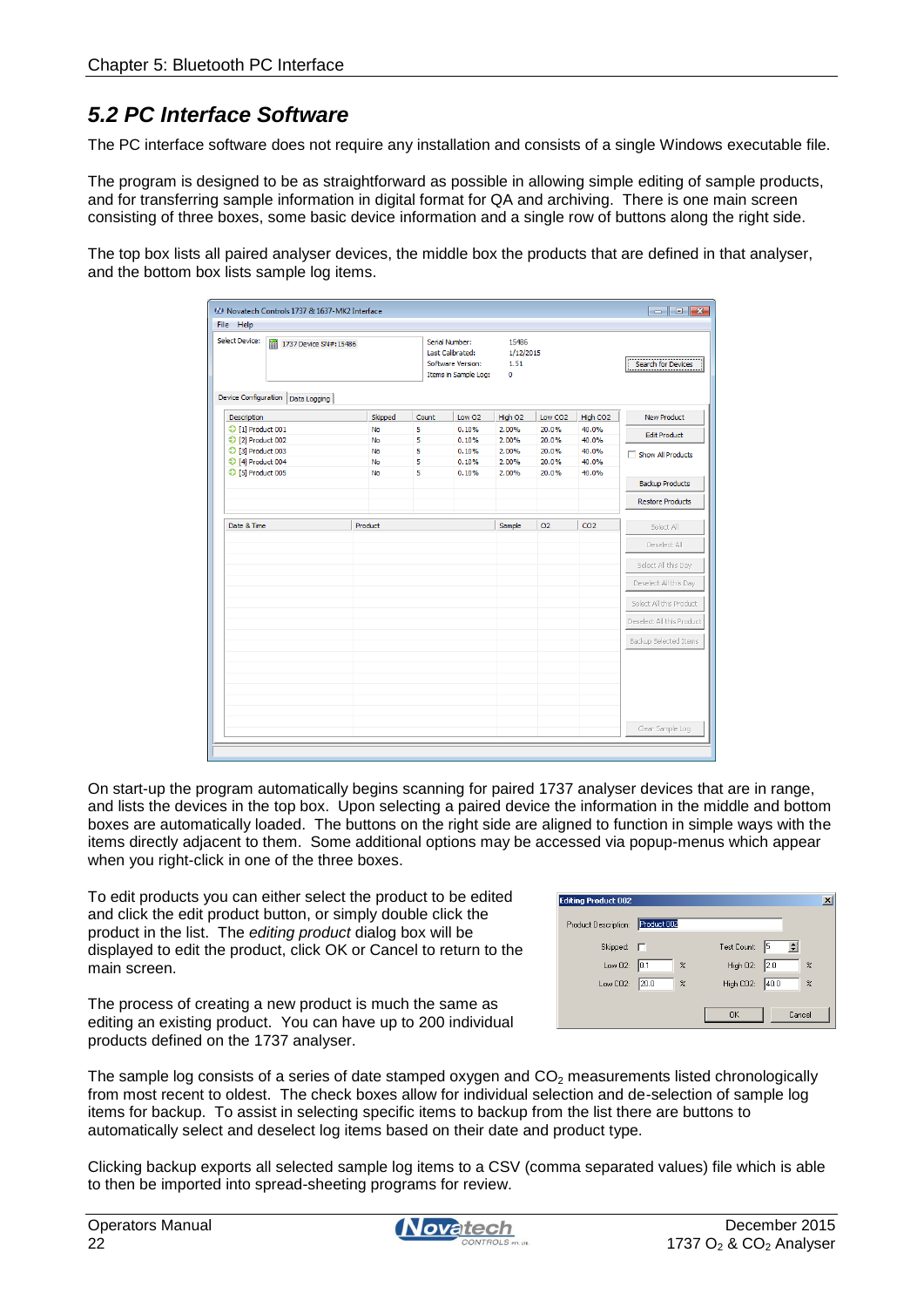## <span id="page-24-0"></span>*5.3 Data Logging Using the PC Interface*

The Bluetooth PC Interface can be used to automatically read and display both oxygen and carbon dioxide on the PC, as well as store this data on the local PC for simple data logging purposes.

To enable local display and data logging, firstly the 1737 Analyser must be paired with the PC, and should be selected from the list of available devices in the top window. Refer to the beginning of this chapter for instructions on how to pair Bluetooth devices.

Once the device is paired and selected from the available devices, click on the 'Data Logging' tab located directly below the list of devices to bring up the data logging screen.



The Data Logging screen contains a new set of controls that can be used to monitor oxygen and carbon dioxide in real time as well as visualise the trends in a simple graph.

To enable the real-time display start by checking the box titled 'Enable Reading'. Once this box is checked the PC Interface will automatically query the 1737 Analyser at fixed refresh intervals and display the data on the screen and graph. This will continue indefinitely until the program is closed or the Enable Reading check-box is unchecked.

The graph has a maximum of 3600 data points, which equates to either 1 hour at 1 second refresh interval, or 60 hours at 60 second refresh intervals. After this time period, the graph will automatically start dropping the oldest data points to accommodate the newer ones in a rolling display.

In addition to displaying the real-time data locally, this data can also be logged to a CSV (comma separated values) file on the local PC. Data is logged at the same refresh interval as it is displayed until the program is closed or the logging is stopped.

To log oxygen and carbon dioxide to file, first ensure that 'Enable Reading' checkbox is checked, the Refresh Interval is set appropriately, and the local display is correctly displaying and updating. Once this is done, click the 'Log to File' button below the graph, select a location for the file to be stored, then press OK. The PC Interface will continue to log data to this file until either the 'Stop Logging' button is pressed, or the program is closed.

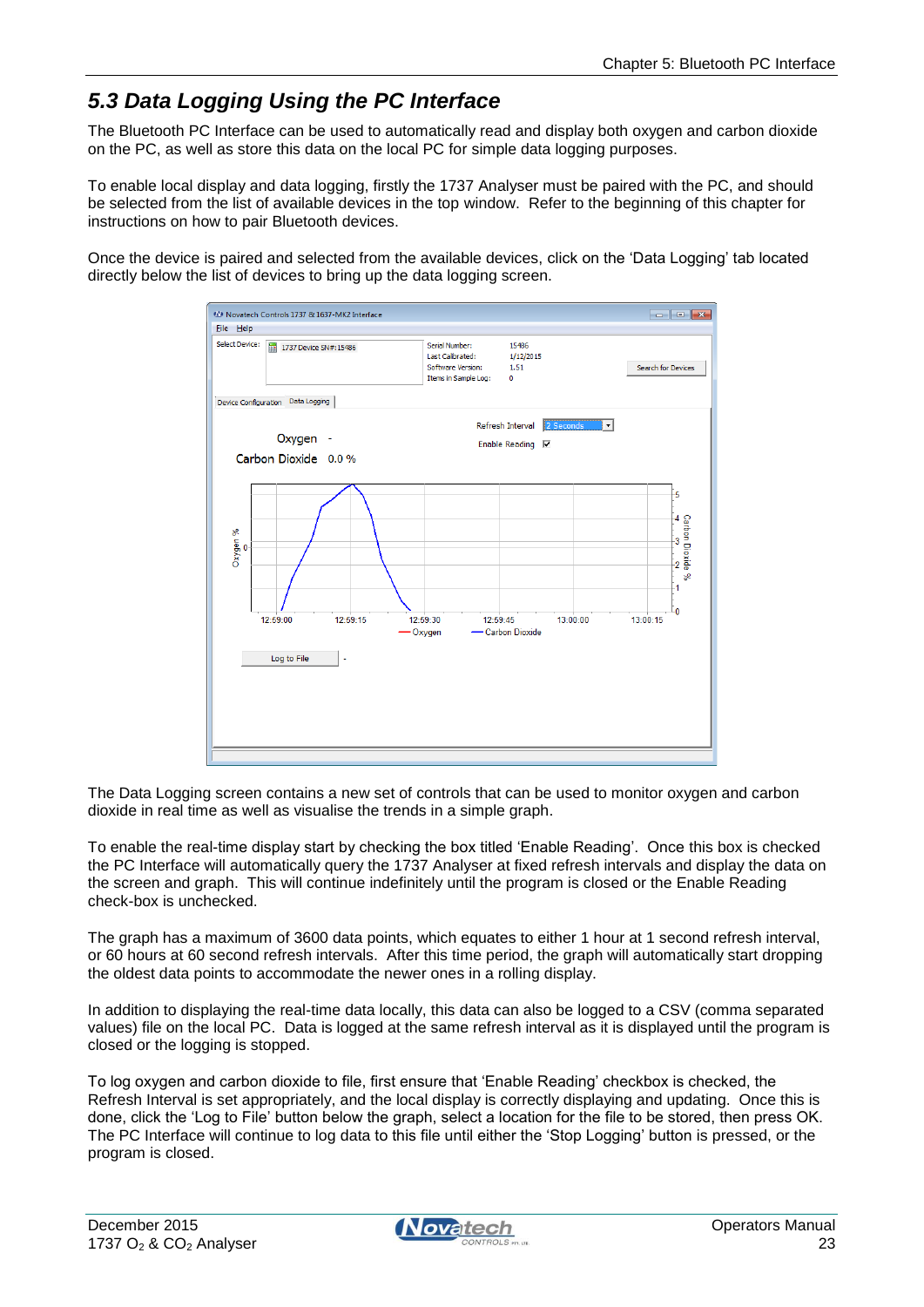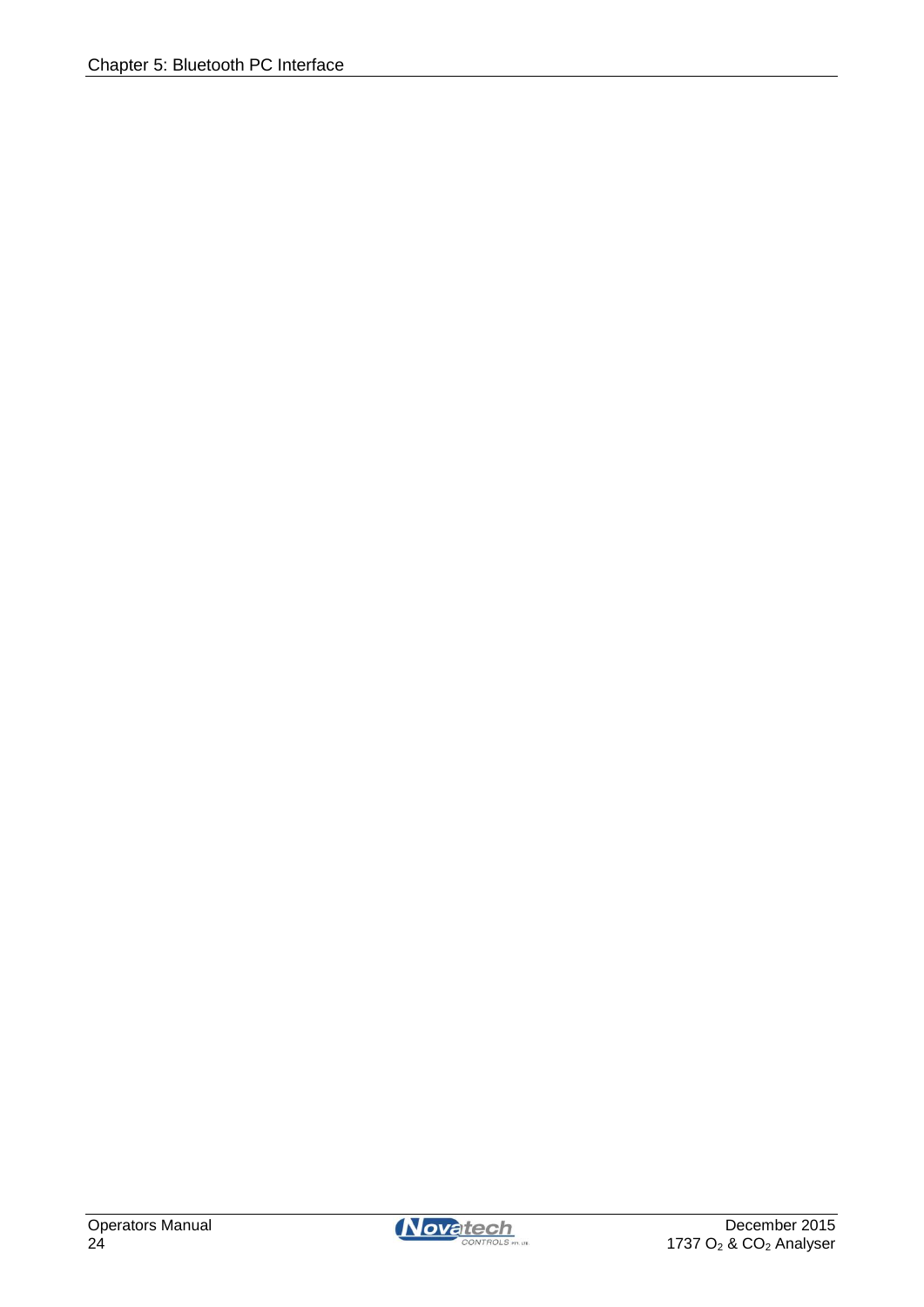<span id="page-26-0"></span>The 1737 analyser is calibrated before leaving the factory and requires minimal ongoing re-calibration. After an initial factory calibration is performed, the oxygen cells are able to automatically compensate for drift caused by atmospheric variance by monitoring ambient air. The  $CO<sub>2</sub>$  cell also compensates for drift by monitoring ambient air. However, it is more easily affected by temperature and humidity and will require occasional checking and annual re-calibration.

To reach the Calibration Menu press and hold the *calibrate* key for two seconds until a beep is heard and the Calibration Menu appears. Use the *up/down* keys to move the cursor to choose the calibration option to be performed and press the *enter* key to select the option. To leave the Calibration Menu without making a selection press the *calibrate* key a second time.

The first option is for calibrating oxygen cells, the second two for calibrating  $CO<sub>2</sub>$ . If the  $CO<sub>2</sub>$  option is not installed in the analyser will assume the operator wishes to perform an oxygen calibration and bypass displaying the Calibration Menu.

## <span id="page-26-1"></span>*6.1 Oxygen*

## **6.1.1 Oxygen Calibration in Air**

There are three different ranged oxygen cells available for use in the 1737 analyser; a primary cell which has a response range of 0.1-25%, and an optional secondary cell which is scaled either 5-96% oxygen for enriched oxygen environments, or 100-1000ppm for accurate low oxygen readings. The first two cells are able to read and self-calibrate in ambient air, the low oxygen cell however requires the use of a certified 1000ppm  $\pm$  200ppm in nitrogen certified gas source.

- To force a calibration of either a 25% or 96% oxygen cell place the needle in ambient air and wait for 60 seconds to ensure a steady reading.
- Press and hold the *calibrate* key for 2 seconds to display the Calibration Menu and select the first option 'Calibrate Oxygen' by pressing the Enter key. Follow the instructions on the display. The Batch Reset key may need to be pressed to acknowledge a message.

The analyser will automatically select the cells to be calibrated based on their type and will alert on the display which cells have been calibrated.

## **6.1.2 Calibration of the PPM Cell**

To calibrate a PPM cell you must have a 1000ppm  $\pm$  200ppm certified gas source. Before starting the calibration process ensure that the oxygen content of the calibration gas has been correctly entered in the Setup Menu.

- Using a regulator set the gas source to approximately 500cc/min and place the sample needle inside the gas tube 20mm so that it is sampling directly from the gas source but not forcing the pressurised gas through the analyser.
- Wait for 60 seconds to ensure the analyser is reading a steady sample
- Without removing the sample needle from the gas source, press and hold the *calibrate* key for 2 seconds to display the Calibration Menu and select the first option 'Calibrate Oxygen'

Again the analyser will automatically select the cell to be calibrated based on cell type and alert on the display which cells have been calibrated.

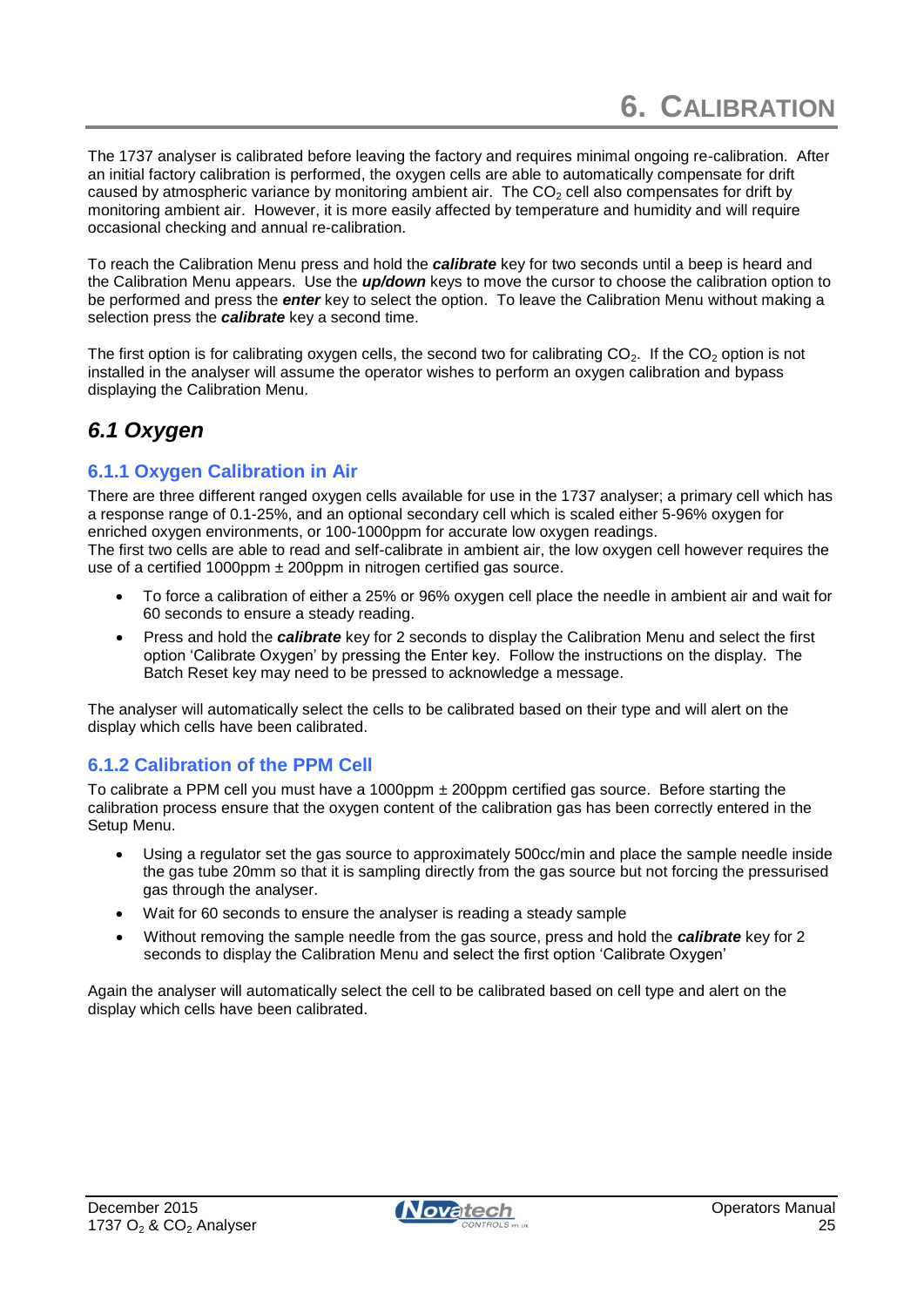## <span id="page-27-0"></span>*6.2 Carbon Dioxide*

The  $CO<sub>2</sub>$  calibration has two parts that can be selected from the Calibration Menu:

- Zero and Span calibration
- Mid Gas calibration

The zero and span calibration is an automated process requiring a 100% CO<sub>2</sub> test gas. It requires the cell to sample both 0%  $CO<sub>2</sub>$  and 100%  $CO<sub>2</sub>$  so that it can adjust the gain of its internal sensor to maximise reading resolution as well as physically calibrating the cell.

After initial calibration the  $CO<sub>2</sub>$  cell uses ambient air to track any minor drift that may occur due to temperature fluctuations.

To perform a zero and span calibration start by preparing a 100% CO<sub>2</sub> test gas bottle and regulator.

- Press and hold the *calibrate* key for 2 seconds to display the Calibration Menu and select the second option 'Set CO2 Zero & Span'
- The display will prompt the operator to remove the needle from any  $CO<sub>2</sub>$  source, allowing the analyser to sample ambient air. To continue press any key.
- When prompted to insert the needle into a 100%  $CO<sub>2</sub>$  source. Use the regulator to set the 100% CO<sub>2</sub> gas bottle to approximately 300cc/min and place the sample needle inside the gas tube 2cm so that it is sampling directly from the gas source but not forcing the pressurised gas through the analyser.
- Continue to follow the prompts and remove the needle when requested.

Calibration will take a few minutes to complete and following a successful calibration numbers for  $CO<sub>2</sub>$ sensor span and offset are displayed on the LCD and the analyser returns the main screen.

Mid-gas calibration is performed to increase accuracy of the  $CO<sub>2</sub>$  sensor in the specific region of the test gas. It is a single step calibration procedure which requires a certified  $CO<sub>2</sub>$  test gas in the range of 20% - 60%  $CO<sub>2</sub>$  in nitrogen.

Before starting the calibration process ensure that the mid cal  $CO<sub>2</sub>$  gas content of the calibration gas has been correctly entered in the Calibration Menu.

- Using a regulator set the mid cal gas source to approximately 300cc/min and place the sample needle inside the gas tube 2cm so that it is sampling directly from the gas source but not forcing pressurised gas through the analyser.
- Wait for 60 seconds to ensure the  $CO<sub>2</sub>$  sensor has a stable reading
- Press and hold the *calibrate* key for 2 seconds to display the Calibration Menu and select the third option 'Calibrate CO2 x.x%" where x.x is the oxygen value of the certified gas.

Once complete the mid gas calibration will immediately become active. It is recommended to test the calibration by immediately taking a fresh sample from the certified gas.

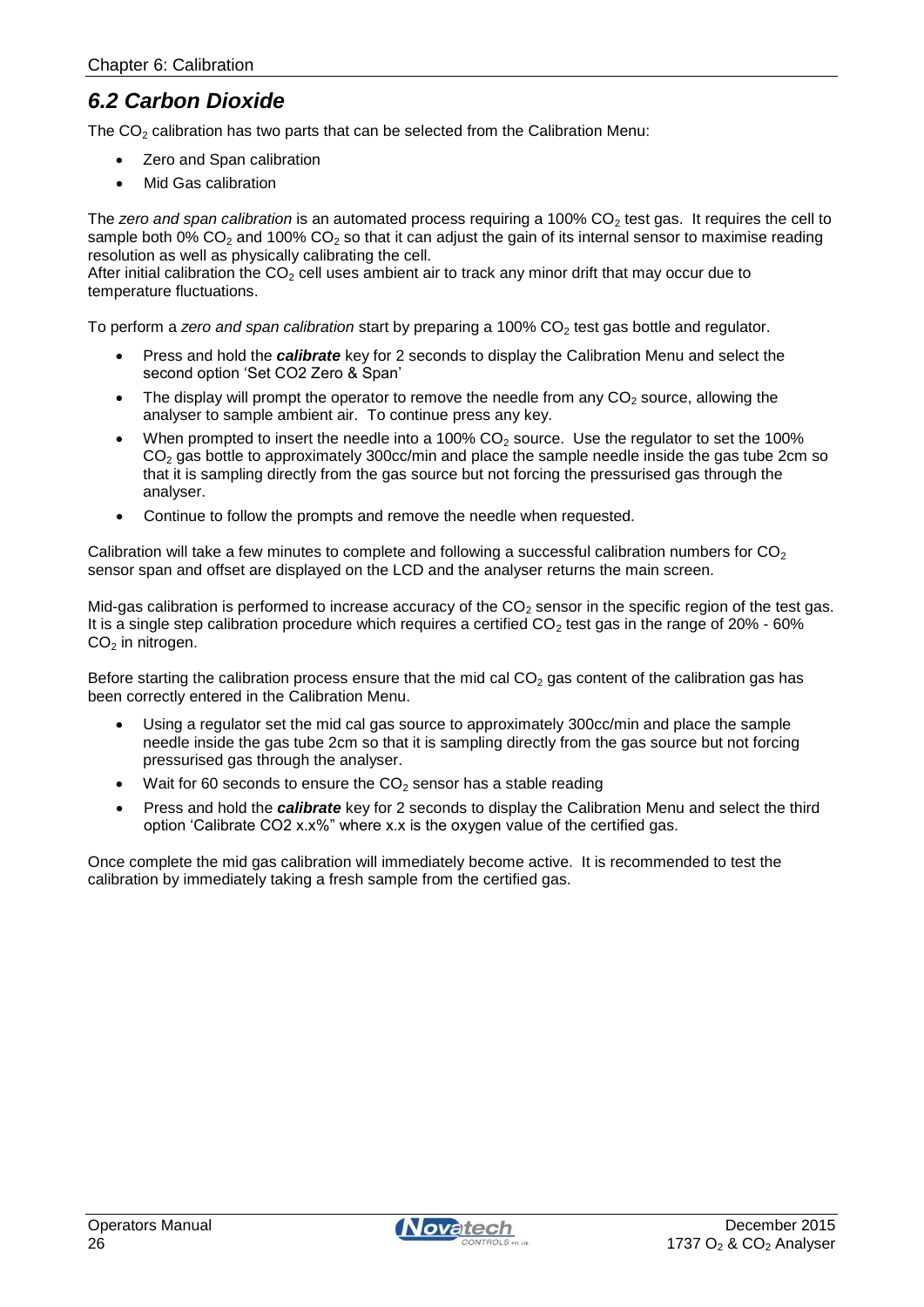<span id="page-28-0"></span>To increase flexibility the 1737 has the option to install an internal battery pack allowing for up to an hour of operation without mains power. If the batteries are installed there will be a battery status bar displayed on the left hand side of the display.

NOTE: Never leave the batteries in an uncharged state. The batteries will slowly self discharge even if the analyser is not being used.

## <span id="page-28-1"></span>*7.1 Charging the Batteries*

The batteries will be charging as long as power is connected to the analyser. The analyser has two rates of charge; rapid charge and trickle charge. On rapid charge the batteries should be fully charged within 2 hours. The trickle charge is designed to maintain the current level of charge.

For safety reasons the charge circuit is unable to rapid charge the batteries if they are too hot. To fully charge the batteries leave the analyser off and the power pack turned off for 2 hours then turn on the power pack but leave the analyser off for a further 2 hours.

Once the batteries are fully charged, the charging circuit maintains maximum charge by trickle charging the batteries

To monitor charging of the batteries there is a small icon at the bottom of the batter level indicator that changes to indicate status. When external power is present the glyph appears as a small two pronged plug. If the glyph appears as a solid block icon this means the batteries are on rapid charge, and as an outline means it is on trickle charge.

NOTE: Whenever the analyser is running on batteries the batteries will heat up. If the analyser is then plugged into the power the batteries may not go on to the rapid charge mode until they have cooled sufficiently and the external power to the analyser is cycled off and then on again.

## <span id="page-28-2"></span>*7.2 Battery Running Time*

The battery running time depends on several factors:

- Initial charge
- How many oxygen cells are installed in the analyser
- Ambient temperature
- Battery age and condition

Generally the analyser will run for approximately one hour on the batteries if they have been fully charged.

If the analyser is running on batteries and the remaining charge is very low the battery status bar will flash. If the batteries are not put on charge within a couple of minutes the oxygen sensor(s) will be turned off to conserve battery power (a "-" symbol will be shown where the oxygen reading is normally). If the batteries are not put on to charge within 10 minutes the analyser will turn itself off.

A flat battery will not cause loss of data from the sample log or reset the internal clock.

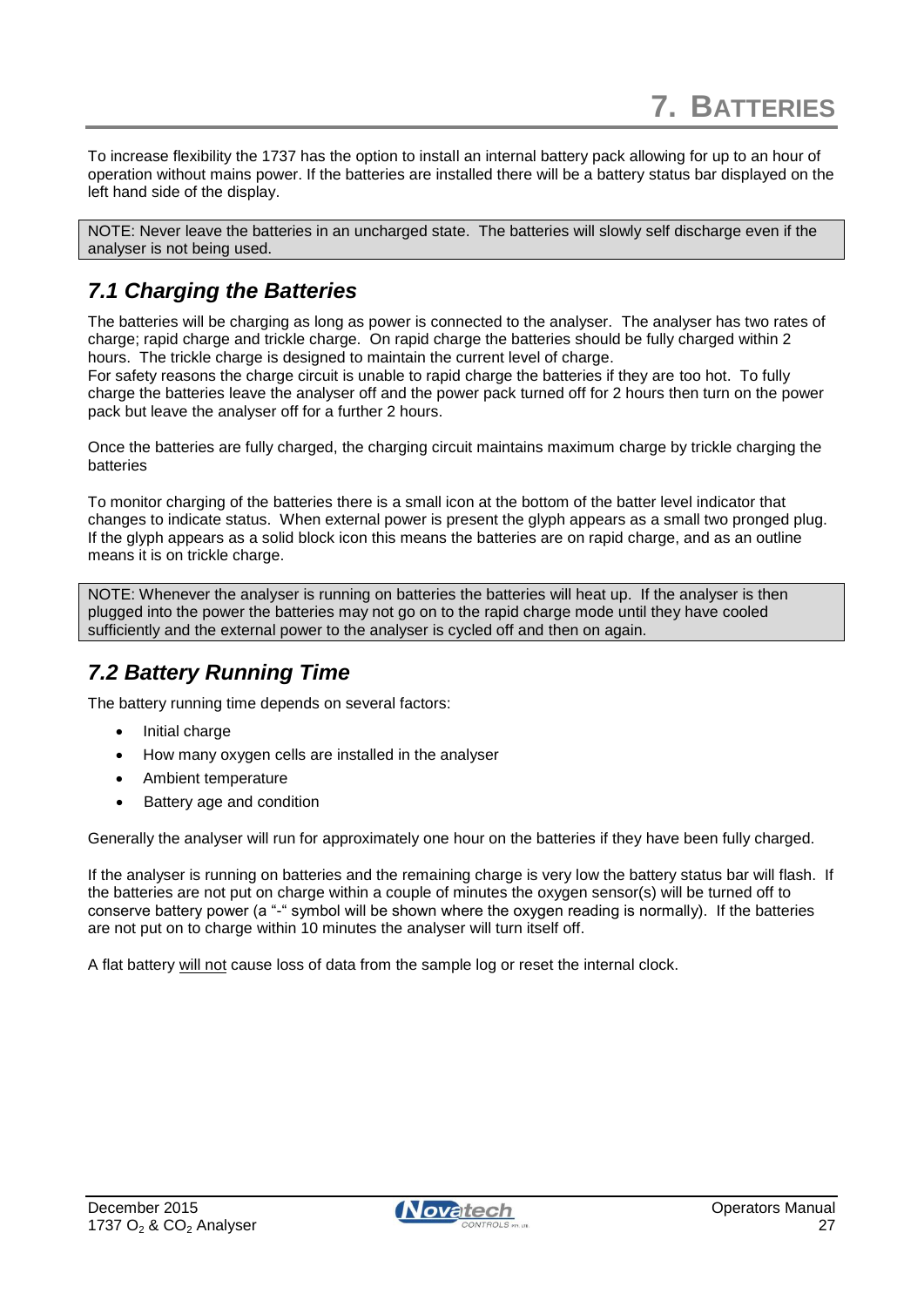## <span id="page-29-0"></span>*7.3 Battery Display Indication*

The display has a bar graph level indicator. This shows the approximate battery charge level when the analyser is running on batteries.

If the analyser is running from the power the bar graph will be shown as having full charge and there will be a symbol of a power plug shown under the bar graph. If the charger is in rapid charge mode the power plug symbol will be solid, and in trickle charge mode the power plug will be an outline.

When the time remaining for the analyser to run on batteries falls below approximately 15 minutes the battery symbol below the bar will flash.



For information on replacing the batteries see Chapter 8: Maintenance

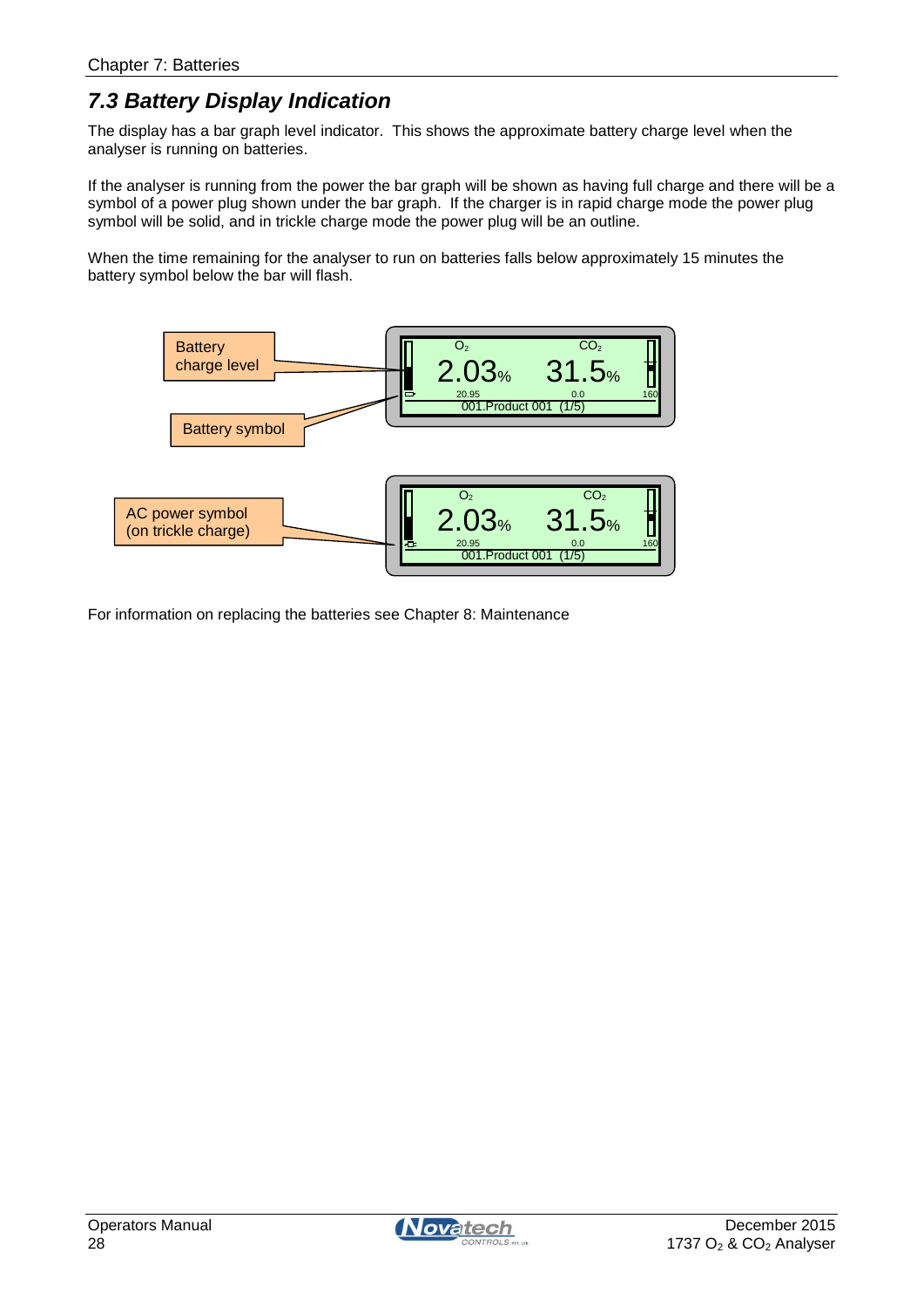<span id="page-30-0"></span>**WARNING**: Performing maintenance on the 1737 analyser will be outside of the scope of most operators. This information is provided as a reference only. Before attempting any repairs yourself carefully read all documentation and proceed with care. The 1737 is a delicate instrument that incorporates sensitive electronics and hermetically sealed sensors. Damage caused to the analyser during unauthorised repairs will not be covered by warranty.

## <span id="page-30-1"></span>*8.1 Analyser Information Screen*

The 1737 has an *information screen* that can assist in the preliminary diagnosis of problems or simply provide additional information regarding the analyser. It is accessible via the keypad and does not affect the operation of the analyser making it ideal as a first point of reference should you suspect a problem.

To access the information screen; from the main run screen press and hold the *up* **&** *down* keys together for approximately 1 second. Once the information screen appears, release the two keys. Navigate through the information screen using the *up/down* keys and exit back to the main screen by pressing *enter*

The screen shows the following information:

- Software version and serial number
- Calibration Date
- Current date and time
- Current ambient temperature and the maximum ambient temperature
- $\bullet$  Current CO<sub>2</sub> cell temperature and maximum cell temperature
- Reference voltages & ADC calibration information
- Oxygen cell types, sensor mV and calculated oxygen level
- Battery voltage
- Sample Pump Flow Rate
- Internal Memory Information
- Bluetooth Device Address & Status
- CO<sub>2</sub> Calibration Information gain and offset

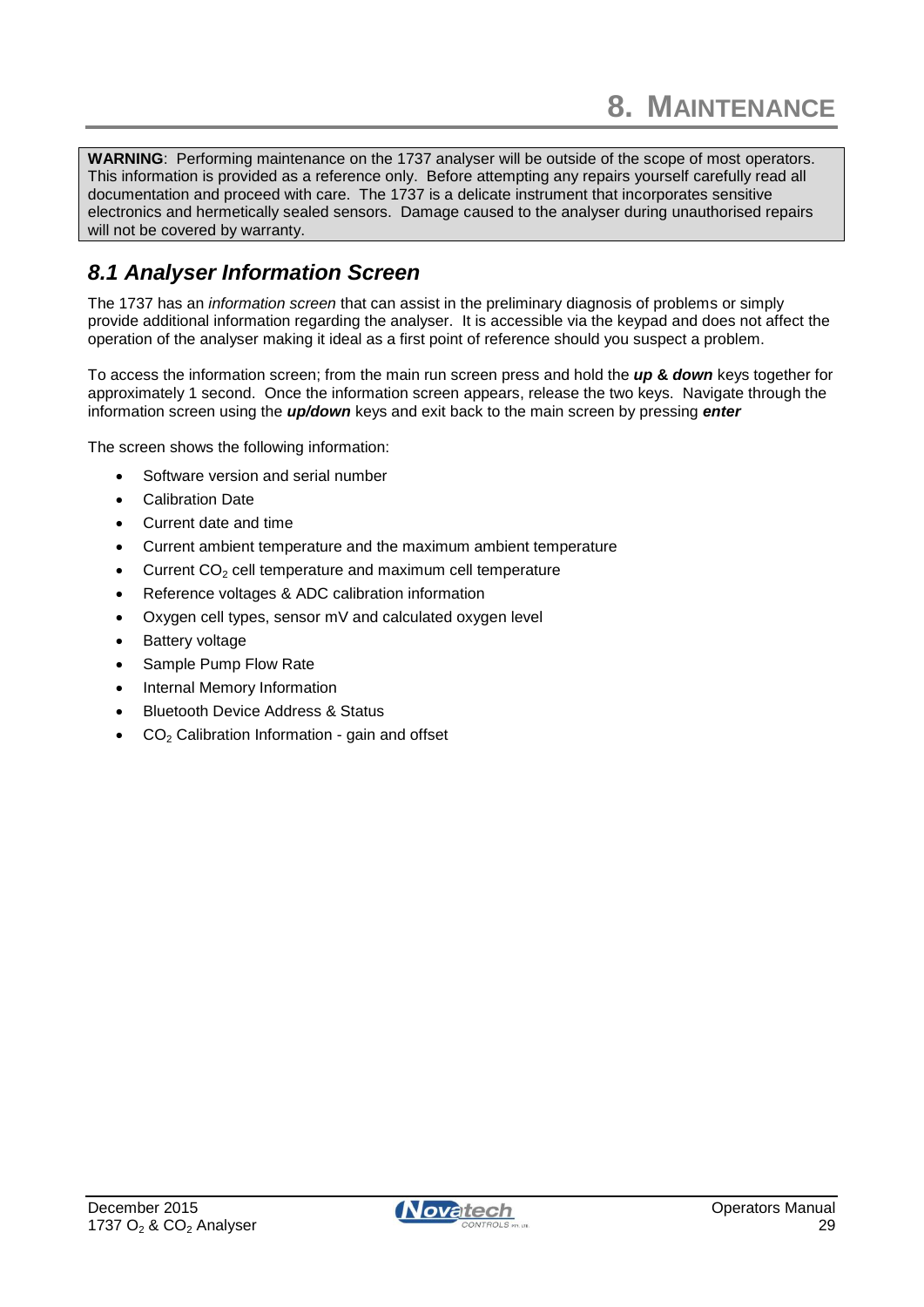## <span id="page-31-0"></span>*8.2 Replacing an Oxygen Sensor / CO2 Lamp Source & Sensor*

The oxygen sensors and  $CO<sub>2</sub>$  lamp source in the 1737 are mounted in the rear of the analyser under the sensor access lid. In general use, it is not expected they should fail for many years. However, easy access has been designed into the analyser in the event of such a failure.

If a failure occurs, the first thing to note is the hardware alarm which will indicate which cell has failed. Be aware that the  $CO<sub>2</sub>$  sensor is mounted on the underside of the manifold requiring the complete removal of all cells and the gas manifold to access.

If there is an alarm that indicates that a cell does need replacing, use the following instructions to replace the sensors

- **Press the** *power* key to turn the power off
- Remove the two screws from the rear of the cabinet
- Hinge up and lift out the sensor cover
- Determine which sensor is to be replaced. The hardware alarm will identify the cell.



- Remove the two screws that hold the circuit board. Note that the screws for the oxygen cells are different lengths. Be careful when removing or re-inserting the long screws as the captive nut on the chassis below can be easily damaged by pushing down on the screw.
- Carefully remove the circuit board taking care of the o-ring seal directly beneath the circuit board.
- Replace the cell with the new cell following the above directions in reverse

To replace the  $CO<sub>2</sub>$  lamp follow the above procedure.

To replace the  $CO_2$  sensor, follow the steps above and remove BOTH oxygen cells and the  $CO_2$  lamp, then continue the steps below:

- Remove the vertically mounted circuit board that all three top boards were plugged in to.
- Un-screw the 1/8" Swagelok fitting that connects the oxygen cell to the sample line inlet. If you are experiencing difficulty in unscrewing this fitting from the sensor access lid it is possible to remove the front cover and (if installed) battery pack to gain access from inside the case. Please refer to the chapter 7.4 Replacing the Batteries for detailed instructions.
- Slide off the silicone tube from the other side of the cell block.
- Using a slight twisting movement. Carefully remove the cell block from the analyser

**After an oxygen cell has been replaced it may be necessary to perform an O<sup>2</sup> calibration. After a CO<sup>2</sup> lamp or CO<sup>2</sup> sensor has been replaced it will be necessary to perform a CO<sup>2</sup> calibration.**

#### **Please refer to Chapter 6 for further information regarding calibration.**

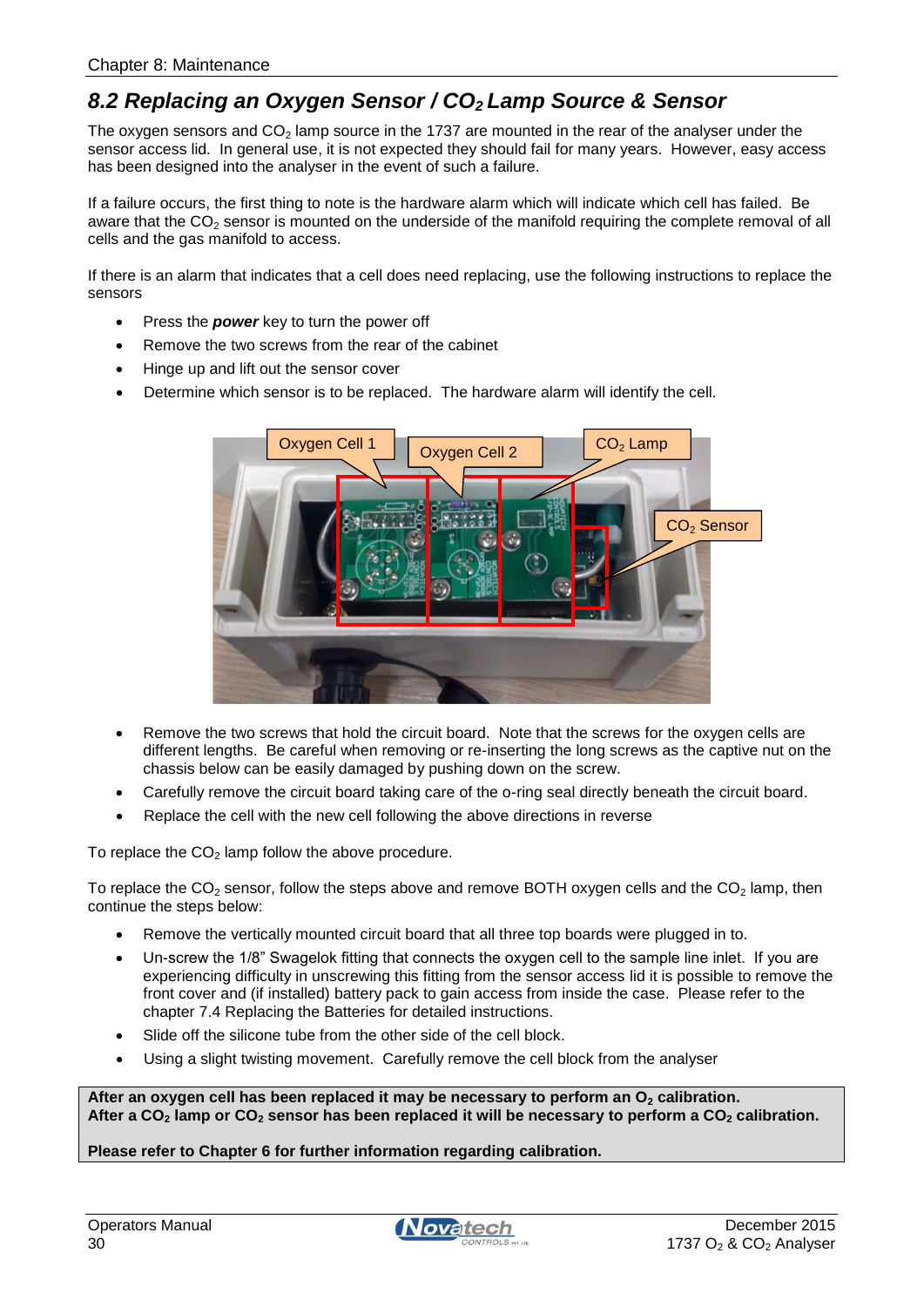## <span id="page-32-0"></span>*8.3 Upgrading the Firmware in the Analyser*

The firmware for the 1737 analyser is stored in flash memory inside the microprocessor. The analyser therefore does not require an external memory IC to operate. Provision has been made to enable the firmware to be upgraded in the field WITHOUT the use of a computer.

If an upgrade is to be made to the firmware it will be supplied in a 32 pin EEROM IC type 29F010B. To do the upgrade, use the following steps:

- Turn the power off to the analyser at the *power* key
- Unplug the power plug at the back of the analyser
- Remove the cover strips from each side of the analyser lid
- Undo the 4 screws that hold the lid to the body of the analyser
- Carefully lift up the lid. There is a cable that connects the display PCB to the main PCB.
- Fold out the two wings of the socket labelled "FIRMWARE UPGRADE SOCKET". Plug the 29F010B into the socket. *Carefully note the direction of the IC. Pin 1 is identified on the PCB and pin 1 on the IC has a small round indentation next to the pin.*
- Press and hold down the *log* and *enter* keys and then press the *power* key
- Release the keys when the message "Verifying the EEROM" is shown. The analyser is confirming that the new firmware is valid.
- After the EEROM has been read and confirmed this message will be shown:



- Press the *product* key to 'Upgrade' the firmware.
- Press the *batch reset* key to cancel the upgrade and continue the start up of the current firmware.

#### Upgrading Firmware.

Analyser will reset itself in approx. 30 seconds. Do not turn off the power

**NOTE: While the firmware is being upgraded it is essential that the power is not turned off otherwise the programme will be corrupted and will not be recoverable.**

- When the analyser has upgraded the firmware it will start up the normal initialisation. The version of the firmware is shown on the start up screen.
- Turn the analyser power off.
- Unplug the EEROM by pressing out the wings of the blue upgrade socket. Keep the EEROM in a safe place. It can be used to upgrade any number of analysers as required.
- Replace the lid on the analyser and replace the 4 screws
- Replace the 2 cover strips
- Turn the power back on.

NOTE: The analyser may perform an automatic COLD START after the upgrade. The words 'Cold Start' will be shown on the display if a cold start has been performed. The calibration will NOT be changed but the configuration will be set to factory default.

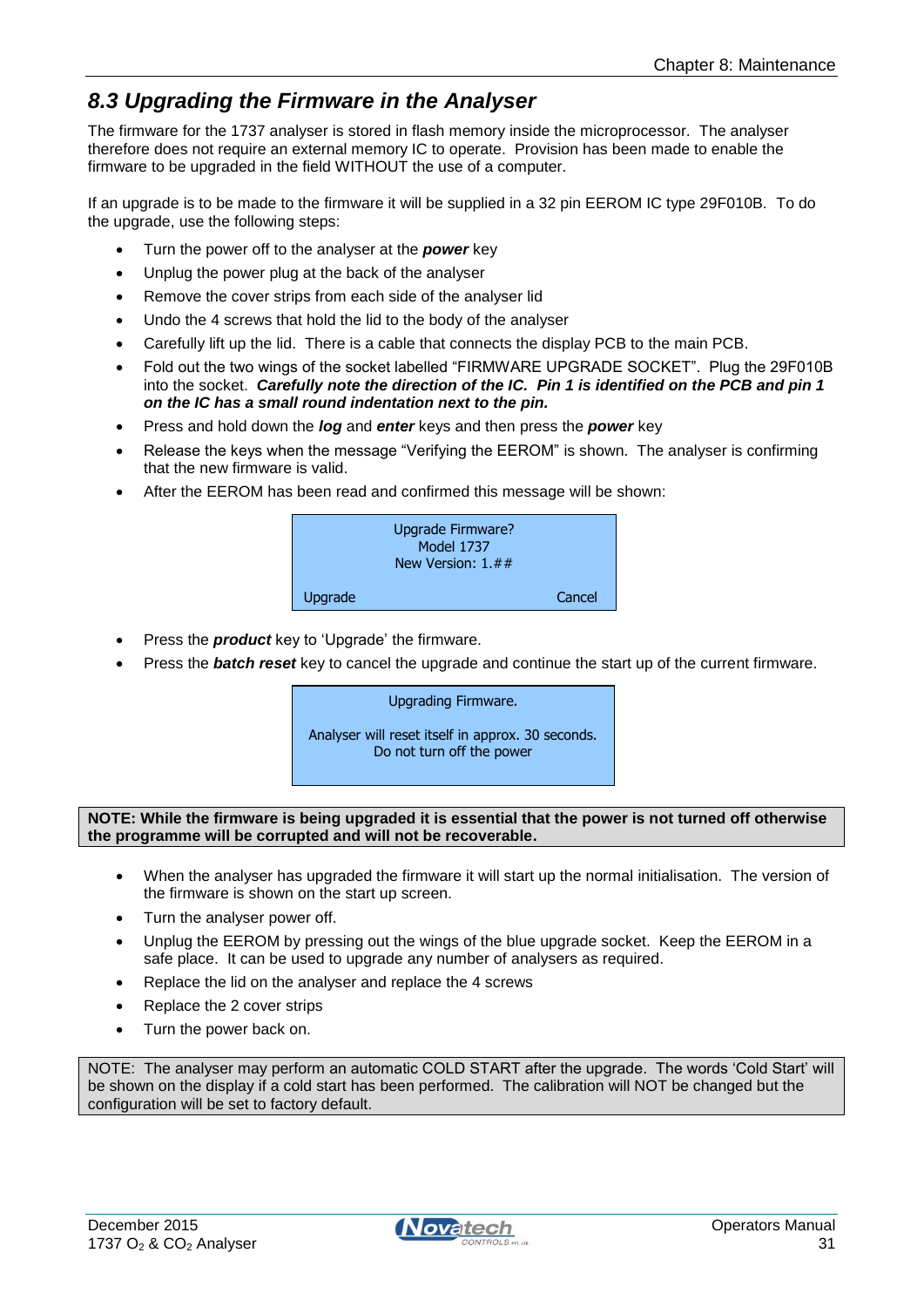## <span id="page-33-0"></span>*8.4 Changing the Batteries*

It should not be necessary to change the batteries for several years, but as batteries age their ability to maintain charge diminishes, and analyser battery life will reduce.

To Change the batteries:

- Power down the analyser and disconnect the battery charger.
- Remove the two cover strips from the sides of the case lid (use a fingernail in the groove at one end of the strip and curve the strip up)
- Remove the 4 self tapping screws
- Carefully lift the lid off but swing it to the side because there is a ribbon cable that connects between the display PCB and the main PCB
- Unplug the 4-way battery connector (labelled CN3)
- Replace the batteries in the cradle
- Reconnect the 4-way battery connector
- Replace the lid
- Replace the 4 self tapping screws
- Replace the 2 cover strips